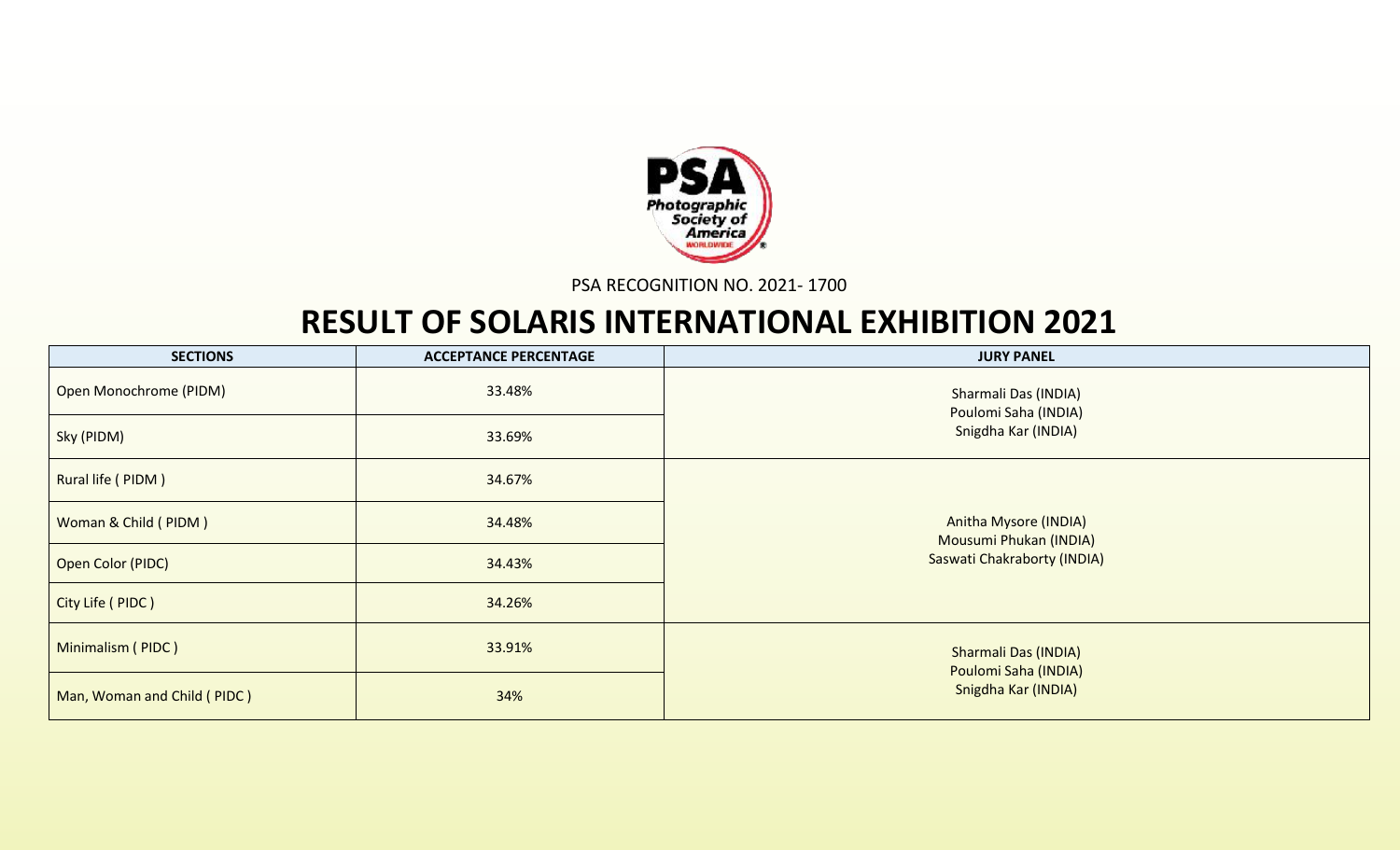|                    |                        |                  | <b>AWARD LIST</b>                      |                           |
|--------------------|------------------------|------------------|----------------------------------------|---------------------------|
| <b>Last Name</b>   | <b>First Name</b>      | Country          | <b>Image Title</b>                     | <b>Prize</b>              |
|                    |                        |                  | <b>OPEN MONOCHROME (PIDM)(DIGITAL)</b> |                           |
| <b>HOCHHAUS</b>    | ALEXANDER              | Germany          | <b>TO EMOTE</b>                        | PSA GOLD                  |
| <b>SCHWEDEN</b>    | WOLFGANG               | Germany          | <b>LAST WEEK 2</b>                     | <b>CLUB GOLD</b>          |
| <b>WONG</b>        | <b>SHIU GUN</b>        | Hong Kong        | GINA <sub>2</sub>                      | <b>CLUB GOLD</b>          |
| <b>JIANG</b>       | <b>JOHN</b>            | Australia        | <b>BADLY BURNED STRONG MAN 2</b>       | <b>CLUB GOLD</b>          |
| LEGOWO             | <b>LITA</b>            | Indonesia        | ARGUING                                | E-CM                      |
| <b>CHEN</b>        | <b>POTSE</b>           | Taiwan           | BALLET JUMP 8281BW                     | E-CM                      |
| SIM                | KIM-PHENG              | Singapore        | <b>BALLERINA COLETTE 03</b>            | E-CM                      |
| <b>WHITTY</b>      | <b>CHRIS</b>           | England          | MEL AND RECORDER 46 MONO               | E-CM                      |
| LAM                | CHAU KEI CHECKY        | Hong Kong        | <b>AUTUMN HORSES RUSHING</b>           | E-CM                      |
| LAZAR              | <b>ESZTER EMESE</b>    | Greece           | THE ARTIST                             | E-CM                      |
| <b>PRATELLI</b>    | ALESSANDRA             | Italy            | THE GROUP                              | <b>HONOURABLE MENTION</b> |
| <b>GUCCI</b>       | <b>ERWIN</b>           | Indonesia        | <b>ACORDONE 01</b>                     | <b>HONOURABLE MENTION</b> |
| <b>CLARK</b>       | <b>PETER</b>           | England          | <b>RUSTING CARS AT BODIE</b>           | <b>HONOURABLE MENTION</b> |
| <b>SINHA</b>       | <b>BARUN</b>           | India            | BRINDA 8287                            | <b>HONOURABLE MENTION</b> |
| <b>DAS</b>         | <b>SUBRATA KUMAR</b>   | India            | PORTRAIT M0076                         | <b>HONOURABLE MENTION</b> |
| <b>DI PANFILO</b>  | <b>VINCENZO</b>        | Italy            | <b>BIKER ON THE ROAD</b>               | <b>HONOURABLE MENTION</b> |
| <b>SANCANDI</b>    | <b>IVANA</b>           | Italy            | <b>BHUTANESE GIRL</b>                  | <b>CHAIRMAN CHOICE</b>    |
|                    |                        |                  | <b>OPEN COLOUR (PIDC) (DIGITAL)</b>    |                           |
| <b>SANGUINETTI</b> | <b>HAJIME</b>          | Chile            | <b>HUMAN MASK</b>                      | <b>PSA GOLD</b>           |
| <b>LAM</b>         | <b>CHAU KEI CHECKY</b> | <b>Hong Kong</b> | <b>WINTER HORSE HOME</b>               | <b>CLUB GOLD</b>          |
| <b>DI PANFILO</b>  | <b>VINCENZO</b>        | Italy            | <b>WITCH MOUNTAIN</b>                  | <b>CLUB GOLD</b>          |
| <b>JIANG</b>       | <b>JOHN</b>            | Australia        | THE KNIGHT139                          | <b>CLUB GOLD</b>          |
| <b>DAS</b>         | <b>SUBRATA KUMAR</b>   | India            | <b>DRIPPING MOON</b>                   | E-CM                      |
| <b>YUEN</b>        | <b>HUNG KAM</b>        | Australia        | <b>HERDING IN THE MLOUNTAIN</b>        | E-CM                      |
| AMICARELLI         | <b>ALBAMARIA</b>       | Italy            | <b>LOOK FOR THE INTRUDER</b>           | E-CM                      |
| <b>GUCCI</b>       | <b>ERWIN</b>           | Indonesia        | PAK TUA RAKIT 4221                     | E-CM                      |
| <b>PARIGOT</b>     | <b>GILLES</b>          | France           | <b>CABINES</b>                         | E-CM                      |
| <b>CLARE</b>       | <b>JOHN</b>            | <b>England</b>   | <b>HERE COMES TROUBLE</b>              | E-CM                      |
| <b>REN</b>         | <b>ZHICAI</b>          | China            | <b>PASSING THROUGH THE STREET 1</b>    | <b>HONOURABLE MENTION</b> |
| <b>JANG</b>        | <b>HENRY</b>           | <b>USA</b>       | MARS IN EARTH_21122                    | <b>HONOURABLE MENTION</b> |
|                    |                        |                  |                                        |                           |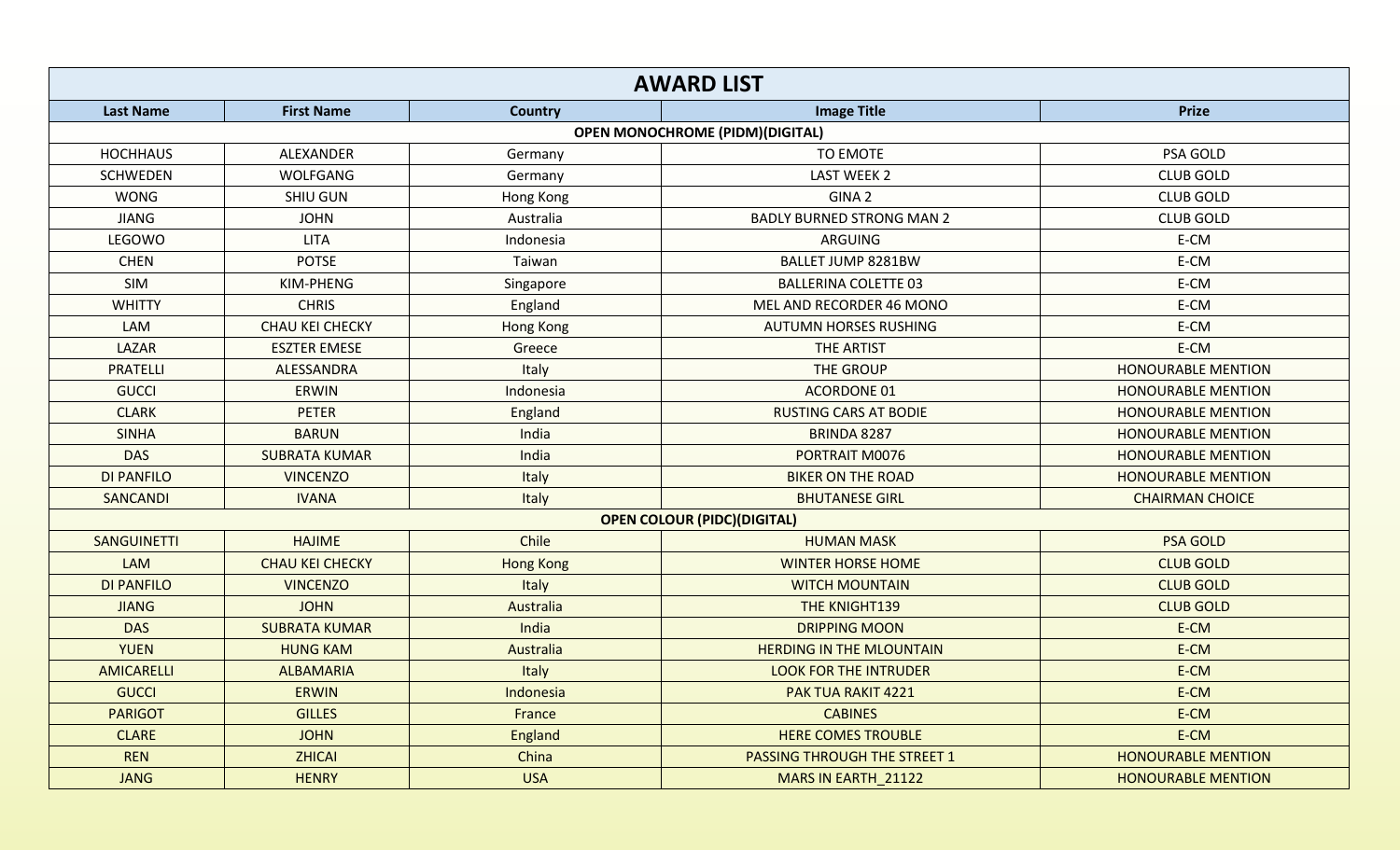| <b>HELIMAKI</b>      | <b>JUSSI</b>           | Finland                   | SEA SMOKE IN MIDWINTER               | HONOURABLE MENTION        |
|----------------------|------------------------|---------------------------|--------------------------------------|---------------------------|
| ALLOUGHANI           | FAISAL                 | Kuwait                    | RUGBY 14                             | <b>HONOURABLE MENTION</b> |
| C <sub>R</sub>       | SATHYANARAYANA         | India                     | KINGFISHER WITH SKINK                | <b>HONOURABLE MENTION</b> |
| YUDIARTA             | LILI                   | Indonesia                 | KAWAH IJEN 2715                      | HONOURABLE MENTION        |
| <b>AGAPOV</b>        | <b>SERGEY</b>          | <b>Russian Federation</b> | <b>GREENLAND FJORDS</b>              | <b>CHAIRMAN CHOICE</b>    |
|                      |                        |                           | <b>SKY (PIDM)(DIGITAL)</b>           |                           |
| BHATTACHARYYA        | SUMAN                  | India                     | MARA LANDSCAPE III IN BW             | PSA GOLD                  |
| ZHANG                | <b>BAO GUO</b>         | Australia                 | THE SKY DARK CLOUDS                  | <b>CLUB GOLD</b>          |
| YUDIARTA             | LILI                   | Indonesia                 | <b>BELITUNG ISLAND 987</b>           | <b>CLUB GOLD</b>          |
| <b>CLARK</b>         | <b>PETER</b>           | England                   | AURORA OVER JOKULSARLON              | <b>CLUB GOLD</b>          |
| C <sub>R</sub>       | SATHYANARAYANA         | India                     | <b>CLOUD BURST</b>                   | E-CM                      |
| <b>MORITZ</b>        | <b>VICKI</b>           | Australia                 | COLDSTREAM DERELICT HOMESTEAD        | E-CM                      |
| <b>DAS</b>           | <b>SUBRATA KUMAR</b>   | India                     | SKYVIEW 7938                         | E-CM                      |
| LAM                  | CHAU KEI CHECKY        | Hong Kong                 | <b>AURORA GIRL</b>                   | E-CM                      |
| <b>BECKER</b>        | REINHARD               | Germany                   | MOND <sub>01</sub>                   | E-CM                      |
| <b>LEE</b>           | <b>GRACE</b>           | Australia                 | SUNSET AT KING TABLELAND             | E-CM                      |
| <b>SCHMIDT</b>       | <b>BARBARA</b>         | Germany                   | <b>HOEFN AURORA 01</b>               | <b>HONOURABLE MENTION</b> |
| YUDIARTA             | <b>LILI</b>            | Indonesia                 | <b>AURORA 048</b>                    | <b>HONOURABLE MENTION</b> |
| <b>ZHANG</b>         | <b>BAO GUO</b>         | Australia                 | <b>SUNSET</b>                        | <b>HONOURABLE MENTION</b> |
| <b>SCHWEDEN</b>      | <b>WOLFGANG</b>        | Germany                   | LUNA <sub>1</sub>                    | <b>HONOURABLE MENTION</b> |
| <b>SANCANDI</b>      | <b>IVANA</b>           | Italy                     | <b>SUNSET TIME</b>                   | <b>HONOURABLE MENTION</b> |
| <b>RASPUTNIS</b>     | <b>ALEXANDER</b>       | <b>USA</b>                | STORM WARNING 08 BW                  | <b>HONOURABLE MENTION</b> |
| <b>MORITZ</b>        | <b>VICKI</b>           | Australia                 | SORRENTO SWOOPING CLOUD              | <b>CHAIRMAN CHOICE</b>    |
|                      |                        |                           | <b>RURAL LIFE ( PIDM ) (DIGITAL)</b> |                           |
| <b>BHATTACHARYYA</b> | <b>SUMAN</b>           | India                     | <b>OUR PET III</b>                   | <b>PSA GOLD</b>           |
| <b>CR</b>            | SATHYANARAYANA         | India                     | <b>POT MAKER</b>                     | <b>CLUB GOLD</b>          |
| <b>BECKER</b>        | <b>REINHARD</b>        | Germany                   | <b>OLD VILLAGE 12</b>                | <b>CLUB GOLD</b>          |
| <b>CHEUNG</b>        | <b>SINKAI</b>          | Australia                 | <b>KELP</b>                          | <b>CLUB GOLD</b>          |
| LEE.                 | <b>GRACE</b>           | Australia                 | <b>PLAY GROUND</b>                   | E-CM                      |
| <b>CHIU</b>          | <b>BOB</b>             | <b>USA</b>                | LIFE IN ETHIOPIA67                   | E-CM                      |
| <b>CHEN</b>          | <b>POTSE</b>           | Taiwan                    | <b>SALT FIELD WORKERS 4036BW</b>     | E-CM                      |
| <b>SCHWEDEN</b>      | <b>WOLFGANG</b>        | Germany                   | LOT OF WORK 1                        | E-CM                      |
| <b>LAM</b>           | <b>CHAU KEI CHECKY</b> | <b>Hong Kong</b>          | <b>WARMLY HOME</b>                   | E-CM                      |
| <b>DAS</b>           | <b>SUBRATA KUMAR</b>   | India                     | <b>LEISURE TIME</b>                  | E-CM                      |
|                      |                        |                           |                                      |                           |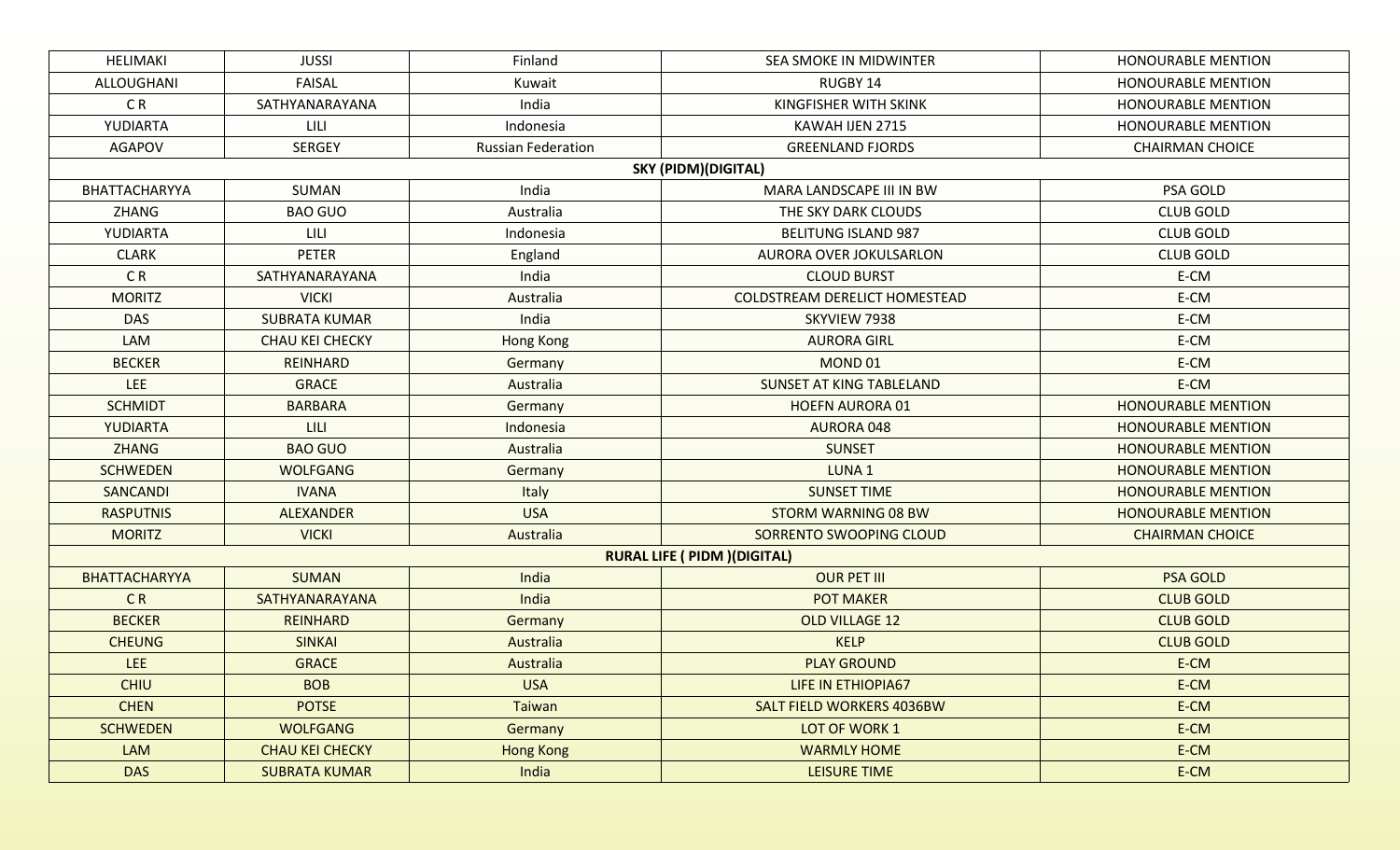| YE                                         | <b>DANLEI</b>          | Canada           | TRAVEL TO CENTRAL ASIA15           | <b>HONOURABLE MENTION</b> |  |  |  |  |  |
|--------------------------------------------|------------------------|------------------|------------------------------------|---------------------------|--|--|--|--|--|
| <b>GUCCI</b>                               | ERWIN                  | Indonesia        | WHAT DID WE EAT THIS MORNING       | <b>HONOURABLE MENTION</b> |  |  |  |  |  |
| SANGUINETTI                                | <b>HAJIME</b>          | Chile            | <b>MOUNTAIN RIDER</b>              | <b>HONOURABLE MENTION</b> |  |  |  |  |  |
| DI PANFILO                                 | <b>VINCENZO</b>        | Italy            | <b>WOMEN AND VEGETABLES</b>        | <b>HONOURABLE MENTION</b> |  |  |  |  |  |
| <b>ZHANG</b>                               | <b>BAO GUO</b>         | Australia        | <b>SAND COLLECTION</b>             | <b>HONOURABLE MENTION</b> |  |  |  |  |  |
| SANCANDI                                   | <b>IVANA</b>           | Italy            | <b>RIPPING RICE</b>                | <b>HONOURABLE MENTION</b> |  |  |  |  |  |
| BHATTACHARYYA                              | SUMAN                  | India            | <b>OUR HABITAT</b>                 | <b>CHAIRMAN CHOICE</b>    |  |  |  |  |  |
| <b>WOMAN &amp; CHILD ( PIDM )(DIGITAL)</b> |                        |                  |                                    |                           |  |  |  |  |  |
| BHATTACHARYYA                              | SUMAN                  | India            | MASAI CHILDREN VII IN MONO         | PSA GOLD                  |  |  |  |  |  |
| <b>DECAUDIN</b>                            | <b>BERNARD</b>         | France           | CLASSROOM                          | <b>CLUB GOLD</b>          |  |  |  |  |  |
| YUDIARTA                                   | <b>LILI</b>            | Indonesia        | MENUNGGU                           | <b>CLUB GOLD</b>          |  |  |  |  |  |
| JANG                                       | <b>HENRY</b>           | <b>USA</b>       | A TIBETAN GIRL IN SEDA_17121       | <b>CLUB GOLD</b>          |  |  |  |  |  |
| LAM                                        | <b>CHAU KEI CHECKY</b> | Hong Kong        | <b>DIRTY FACE</b>                  | E-CM                      |  |  |  |  |  |
| <b>CHEUNG</b>                              | <b>SINKAI</b>          | Australia        | LITTLE HELPER FOR MOTHER           | E-CM                      |  |  |  |  |  |
| YE                                         | <b>DANLEI</b>          | Canada           | <b>TRIBAL PEOPLE20</b>             | E-CM                      |  |  |  |  |  |
| YE                                         | <b>DANLEI</b>          | Canada           | THE JEWISH COMMUNITY13             | E-CM                      |  |  |  |  |  |
| <b>CHIU</b>                                | <b>BOB</b>             | <b>USA</b>       | MOROCCO26                          | E-CM                      |  |  |  |  |  |
| YUDIARTA                                   | <b>LILI</b>            | Indonesia        | <b>FOCUS 975</b>                   | E-CM                      |  |  |  |  |  |
| LAZAR                                      | <b>ESZTER EMESE</b>    | Greece           | <b>MARIA</b>                       | <b>HONOURABLE MENTION</b> |  |  |  |  |  |
| <b>KUCZYNSKI</b>                           | <b>SEBASTIAN</b>       | Poland           | <b>MOTHER AND DOUGHTER</b>         | <b>HONOURABLE MENTION</b> |  |  |  |  |  |
| LAM                                        | <b>CHAU KEI CHECKY</b> | <b>Hong Kong</b> | <b>HORSE IN ONE 2</b>              | <b>HONOURABLE MENTION</b> |  |  |  |  |  |
| <b>CHEN</b>                                | <b>POTSE</b>           | <b>Taiwan</b>    | <b>DOUBLE BALLET 0151BW</b>        | <b>HONOURABLE MENTION</b> |  |  |  |  |  |
| CR                                         | SATHYANARAYANA         | India            | <b>AFFECTION</b>                   | <b>HONOURABLE MENTION</b> |  |  |  |  |  |
| LEE                                        | <b>GRACE</b>           | Australia        | <b>LITTLE GIRL AND BIG BOWL</b>    | <b>HONOURABLE MENTION</b> |  |  |  |  |  |
| <b>DAS</b>                                 | <b>SUBRATA KUMAR</b>   | India            | <b>IN MOTHERS LAP</b>              | <b>CHAIRMAN CHOICE</b>    |  |  |  |  |  |
|                                            |                        |                  | <b>CITY LIFE ( PIDC )(DIGITAL)</b> |                           |  |  |  |  |  |
| <b>BHATTACHARYYA</b>                       | <b>SUMAN</b>           | India            | <b>CITY UNDER WATER</b>            | <b>PSA GOLD</b>           |  |  |  |  |  |
| <b>DAS</b>                                 | <b>SUBRATA KUMAR</b>   | India            | <b>TOPVIEW OF STREET 01</b>        | <b>CLUB GOLD</b>          |  |  |  |  |  |
| <b>DI PANFILO</b>                          | <b>VINCENZO</b>        | Italy            | <b>YOUNG PASSENGER</b>             | <b>CLUB GOLD</b>          |  |  |  |  |  |
| <b>SCHMIDT</b>                             | <b>BARBARA</b>         | Germany          | <b>BISHWA IJTEMA 02</b>            | <b>CLUB GOLD</b>          |  |  |  |  |  |
| <b>LEGOWO</b>                              | <b>LITA</b>            | Indonesia        | <b>MIRRORED REALITY</b>            | E-CM                      |  |  |  |  |  |
| <b>YE</b>                                  | <b>DANLEI</b>          | Canada           | <b>PUTIAN IN CHINA5</b>            | E-CM                      |  |  |  |  |  |
| <b>KUCZYNSKI</b>                           | <b>SEBASTIAN</b>       | Poland           | LIVE 1                             | E-CM                      |  |  |  |  |  |
| <b>YUDIARTA</b>                            | <b>LILI</b>            | Indonesia        | <b>DONATION</b>                    | E-CM                      |  |  |  |  |  |
|                                            |                        |                  |                                    |                           |  |  |  |  |  |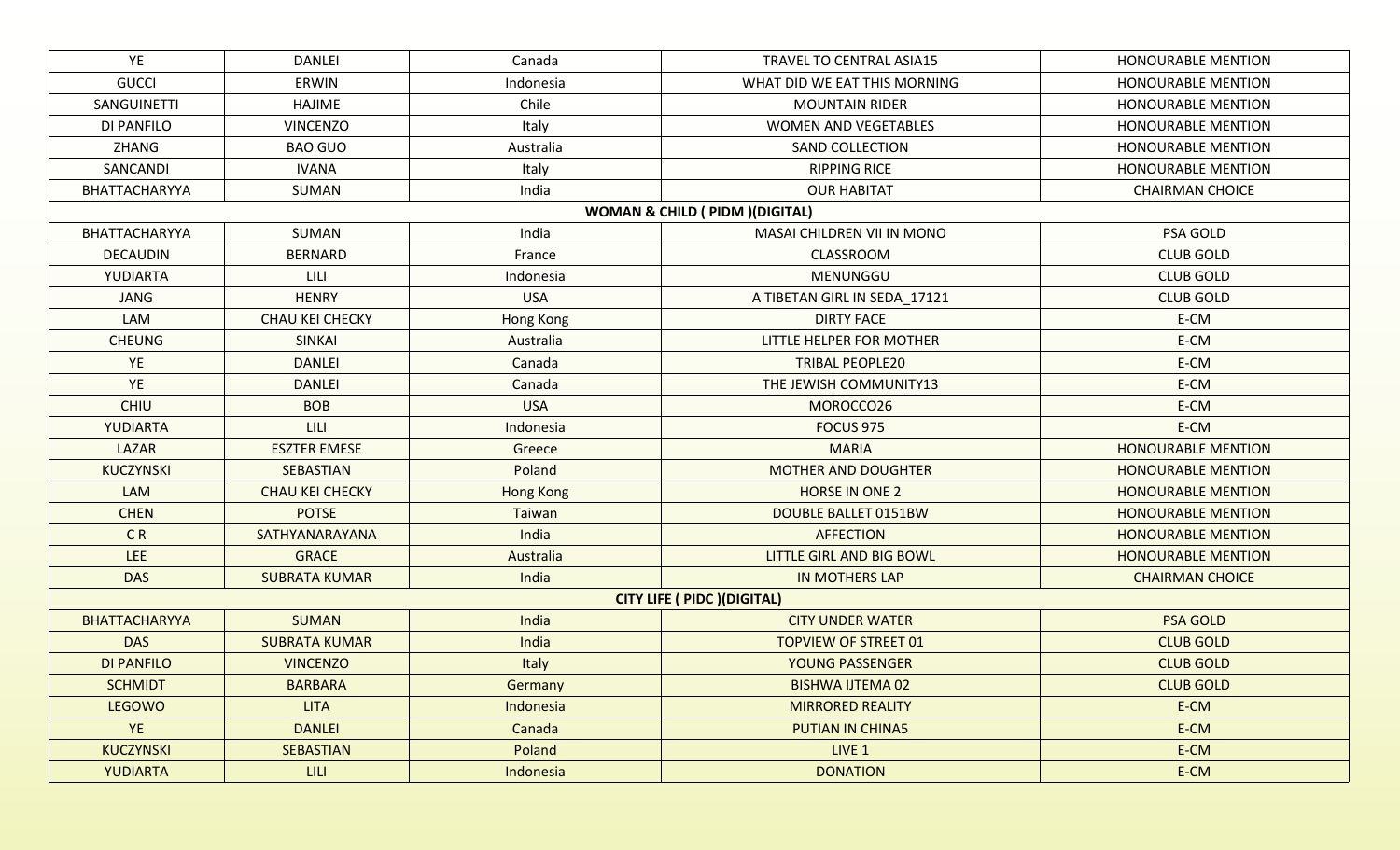| E-CM<br>E-CM<br><b>HONOURABLE MENTION</b><br><b>HONOURABLE MENTION</b><br><b>HONOURABLE MENTION</b><br>HONOURABLE MENTION<br><b>HONOURABLE MENTION</b><br><b>HONOURABLE MENTION</b><br><b>CHAIRMAN CHOICE</b><br>PSA GOLD<br><b>CLUB GOLD</b><br><b>CLUB GOLD</b> |
|-------------------------------------------------------------------------------------------------------------------------------------------------------------------------------------------------------------------------------------------------------------------|
|                                                                                                                                                                                                                                                                   |
|                                                                                                                                                                                                                                                                   |
|                                                                                                                                                                                                                                                                   |
|                                                                                                                                                                                                                                                                   |
|                                                                                                                                                                                                                                                                   |
|                                                                                                                                                                                                                                                                   |
|                                                                                                                                                                                                                                                                   |
|                                                                                                                                                                                                                                                                   |
|                                                                                                                                                                                                                                                                   |
|                                                                                                                                                                                                                                                                   |
|                                                                                                                                                                                                                                                                   |
|                                                                                                                                                                                                                                                                   |
|                                                                                                                                                                                                                                                                   |
| <b>CLUB GOLD</b>                                                                                                                                                                                                                                                  |
| E-CM                                                                                                                                                                                                                                                              |
| E-CM                                                                                                                                                                                                                                                              |
| E-CM                                                                                                                                                                                                                                                              |
| E-CM                                                                                                                                                                                                                                                              |
| E-CM                                                                                                                                                                                                                                                              |
| E-CM                                                                                                                                                                                                                                                              |
| <b>HONOURABLE MENTION</b>                                                                                                                                                                                                                                         |
| <b>HONOURABLE MENTION</b>                                                                                                                                                                                                                                         |
| <b>HONOURABLE MENTION</b>                                                                                                                                                                                                                                         |
| <b>HONOURABLE MENTION</b>                                                                                                                                                                                                                                         |
| <b>HONOURABLE MENTION</b>                                                                                                                                                                                                                                         |
| <b>HONOURABLE MENTION</b>                                                                                                                                                                                                                                         |
| <b>CHAIRMAN CHOICE</b>                                                                                                                                                                                                                                            |
|                                                                                                                                                                                                                                                                   |
| <b>PSA GOLD</b>                                                                                                                                                                                                                                                   |
| <b>CLUB GOLD</b>                                                                                                                                                                                                                                                  |
| <b>CLUB GOLD</b>                                                                                                                                                                                                                                                  |
| <b>CLUB GOLD</b>                                                                                                                                                                                                                                                  |
| E-CM                                                                                                                                                                                                                                                              |
| E-CM                                                                                                                                                                                                                                                              |
|                                                                                                                                                                                                                                                                   |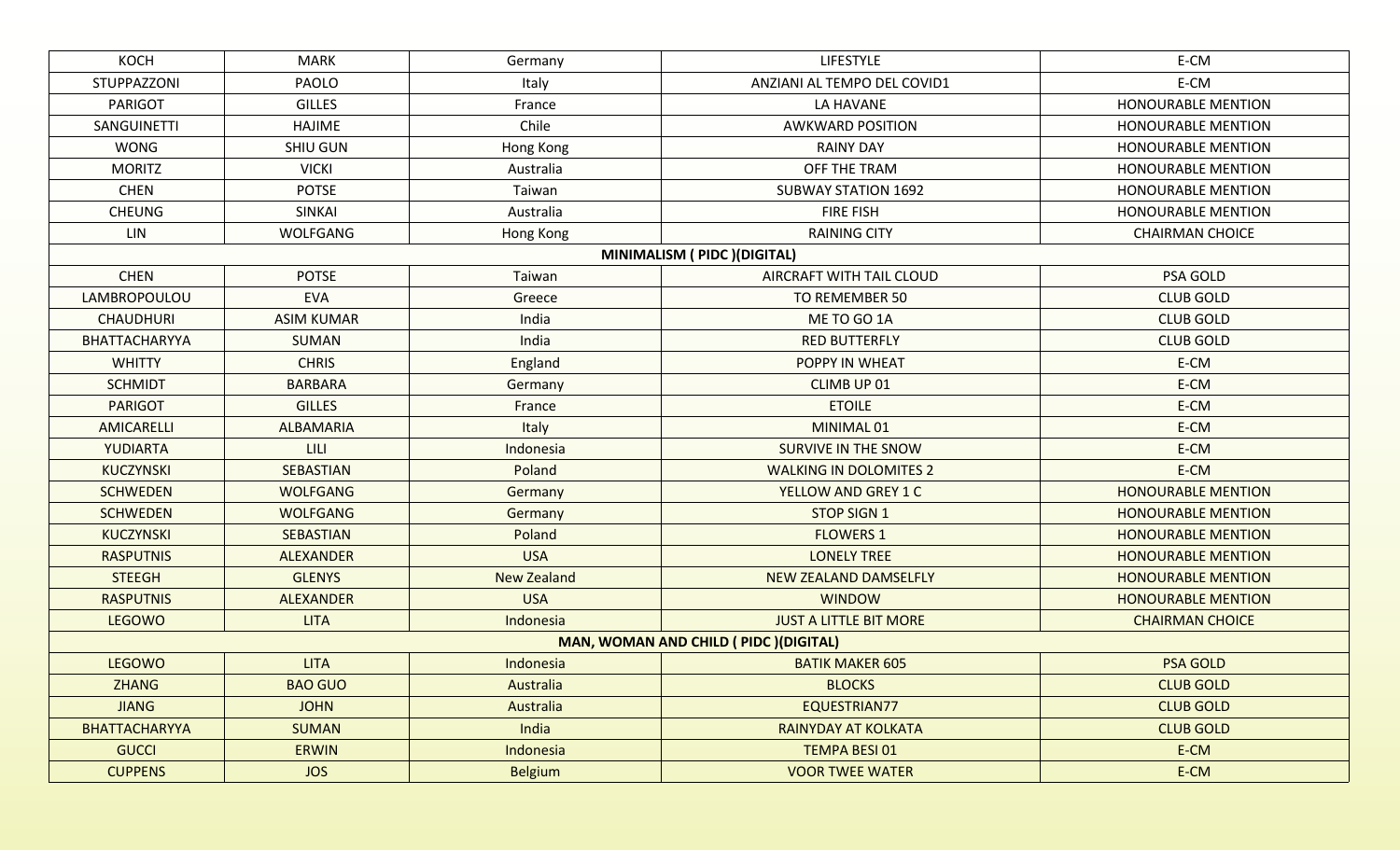| <b>AGAPOV</b> | <b>SERGEY</b>   | <b>Russian Federation</b> | SURVIVAL                 | E-CM                      |
|---------------|-----------------|---------------------------|--------------------------|---------------------------|
| LIN           | WOLFGANG        | Hong Kong                 | <b>SUPPORTER</b>         | E-CM                      |
| <b>CHEN</b>   | <b>POTSE</b>    | Taiwan                    | <b>COAL WORKER 8750</b>  | E-CM                      |
| <b>TRAN</b>   | <b>MINHDUNG</b> | <b>USA</b>                | <b>MAKING NEST</b>       | E-CM                      |
| <b>CHIU</b>   | <b>BOB</b>      | <b>USA</b>                | <b>ETHIOPIAS TRIBE21</b> | <b>HONOURABLE MENTION</b> |
| C R           | SATHYANARAYANA  | India                     | <b>BOUNTY COLLECTION</b> | <b>HONOURABLE MENTION</b> |
| <b>SINHA</b>  | BARUN           | India                     | <b>WORK FROM HOME</b>    | <b>HONOURABLE MENTION</b> |
| <b>WONG</b>   | <b>YAN</b>      | China                     | <b>ICE HOCKEY</b>        | <b>HONOURABLE MENTION</b> |
| <b>BECKER</b> | REINHARD        | Germany                   | SOPHIA 15                | <b>HONOURABLE MENTION</b> |
| STUPPAZZONI   | <b>PAOLO</b>    | Italy                     | <b>VIBE 1047</b>         | <b>HONOURABLE MENTION</b> |
| LAM           | CHAU KEI CHECKY | Hong Kong                 | PONY ESCAPING            | <b>CHAIRMAN CHOICE</b>    |
|               |                 |                           |                          |                           |

| <b>ACCEPTANCE LIST</b> |            |                  |                   |                                  |                           |                                 |  |
|------------------------|------------|------------------|-------------------|----------------------------------|---------------------------|---------------------------------|--|
| Country                | Salutation | <b>Last Name</b> | <b>First Name</b> | <b>Image Title</b>               | <b>Prize</b>              | <b>Section Name</b>             |  |
| Australia              | Mr.        | <b>CHEUNG</b>    | <b>SINKAI</b>     | <b>FIRE FISH</b>                 | <b>HONOURABLE MENTION</b> | CITY LIFE ( PIDC )              |  |
| Australia              | Mr.        | <b>CHEUNG</b>    | <b>SINKAI</b>     | <b>HOPE</b>                      | A                         | CITY LIFE ( PIDC )              |  |
| Australia              | Mr.        | <b>CHEUNG</b>    | <b>SINKAI</b>     | <b>XITANG 5</b>                  |                           | CITY LIFE ( PIDC )              |  |
| Australia              | Mr.        | <b>CHEUNG</b>    | <b>SINKAI</b>     | <b>LITTLE COWBOY 2</b>           | A                         | MAN, WOMAN AND CHILD (PIDC)     |  |
| Australia              | Mr.        | <b>CHEUNG</b>    | <b>SINKAI</b>     | THE PEOPLE OF MASAI MARA         | A                         | MAN, WOMAN AND CHILD (PIDC)     |  |
| Australia              | Mr.        | <b>CHEUNG</b>    | <b>SINKAI</b>     | <b>AUSTRALIAN MOTOCROSS 11</b>   | A                         | <b>OPEN COLOUR (PIDC)</b>       |  |
| Australia              | Mr.        | <b>CHEUNG</b>    | <b>SINKAI</b>     | <b>ZHUHAI AIR SHOW 15</b>        | A                         | <b>OPEN COLOUR (PIDC)</b>       |  |
| Australia              | Mr.        | <b>CHEUNG</b>    | <b>SINKAI</b>     | <b>WHEELCHAIR RACE 7</b>         |                           | <b>OPEN MONOCHROME (PIDM)</b>   |  |
| Australia              | Mr.        | <b>CHEUNG</b>    | <b>SINKAI</b>     | <b>KELP</b>                      | <b>CLUB GOLD</b>          | <b>RURAL LIFE ( PIDM )</b>      |  |
| Australia              | Mr.        | <b>CHEUNG</b>    | <b>SINKAI</b>     | <b>LAMB FEEDING</b>              | A                         | <b>RURAL LIFE ( PIDM )</b>      |  |
| Australia              | Mr.        | <b>CHEUNG</b>    | <b>SINKAI</b>     | XIAPU15                          | A                         | <b>RURAL LIFE ( PIDM )</b>      |  |
| Australia              | Mr.        | <b>CHEUNG</b>    | <b>SINKAI</b>     | <b>LITTLE HELPER FOR MOTHER</b>  | E-CM                      | <b>WOMAN &amp; CHILD (PIDM)</b> |  |
| Australia              | Mr.        | <b>JIANG</b>     | <b>JOHN</b>       | EQUESTRIAN77                     | <b>CLUB GOLD</b>          | MAN, WOMAN AND CHILD (PIDC)     |  |
| Australia              | Mr.        | <b>JIANG</b>     | <b>JOHN</b>       | EQUESTRIAN92                     | A                         | MAN, WOMAN AND CHILD (PIDC)     |  |
| Australia              | Mr.        | <b>JIANG</b>     | <b>JOHN</b>       | <b>WHEELCHAIR COMPETITION138</b> | A                         | MAN, WOMAN AND CHILD (PIDC)     |  |
| Australia              | Mr.        | <b>JIANG</b>     | <b>JOHN</b>       | <b>WHEELCHAIR RACING45</b>       | A                         | MAN, WOMAN AND CHILD (PIDC)     |  |
| Australia              | Mr.        | <b>JIANG</b>     | <b>JOHN</b>       | THE KNIGHT139                    | <b>CLUB GOLD</b>          | <b>OPEN COLOUR (PIDC)</b>       |  |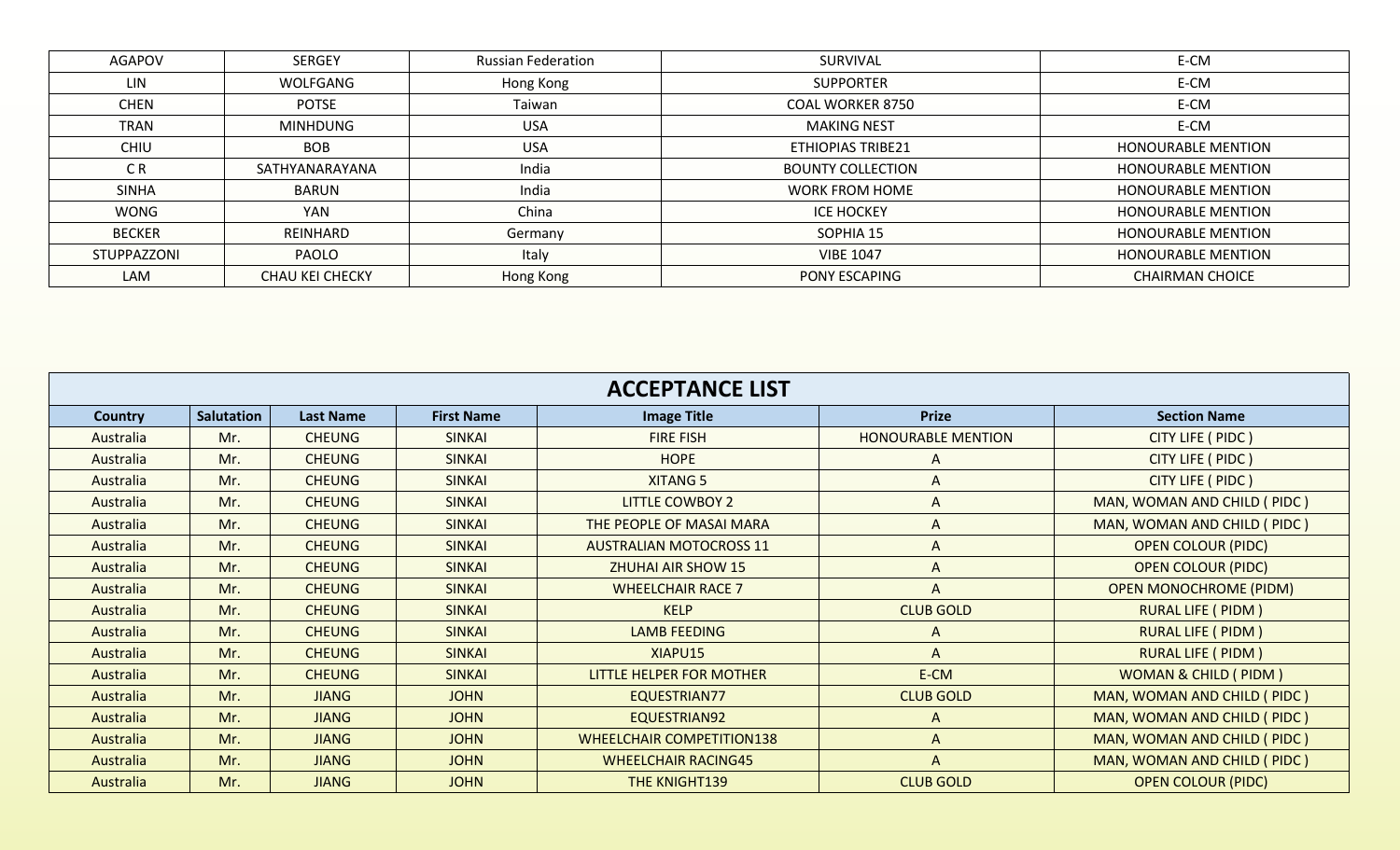| Australia      | Mr.  | <b>JIANG</b>   | <b>JOHN</b>      | THE KNIGHT183                        | A                         | <b>OPEN COLOUR (PIDC)</b>       |
|----------------|------|----------------|------------------|--------------------------------------|---------------------------|---------------------------------|
| Australia      | Mr.  | <b>JIANG</b>   | <b>JOHN</b>      | <b>BADLY BURNED STRONG MAN 2</b>     | <b>CLUB GOLD</b>          | <b>OPEN MONOCHROME (PIDM)</b>   |
| Australia      | Mr.  | <b>JIANG</b>   | <b>JOHN</b>      | THE KNIGHT184                        | Α                         | OPEN MONOCHROME (PIDM)          |
| Australia      | Mr.  | <b>JIANG</b>   | <b>JOHN</b>      | THE KNIGHT185                        | A                         | <b>OPEN MONOCHROME (PIDM)</b>   |
| Australia      | Mr.  | <b>JIANG</b>   | <b>JOHN</b>      | <b>UPHILL SPRINTS</b>                | A                         | OPEN MONOCHROME (PIDM)          |
| Australia      | Mr.  | <b>YUEN</b>    | <b>HUNG KAM</b>  | HERDING IN THE MLOUNTAIN             | E-CM                      | OPEN COLOUR (PIDC)              |
| Australia      | Mr.  | YUEN           | <b>HUNG KAM</b>  | <b>SCARY RODEO</b>                   | Α                         | <b>OPEN COLOUR (PIDC)</b>       |
| Australia      | Mr.  | ZHANG          | <b>BAO GUO</b>   | <b>TAKE PHOTOS</b>                   | A                         | CITY LIFE ( PIDC )              |
| Australia      | Mr.  | ZHANG          | <b>BAO GUO</b>   | <b>BLOCKS</b>                        | <b>CLUB GOLD</b>          | MAN, WOMAN AND CHILD ( PIDC )   |
| Australia      | Mr.  | ZHANG          | <b>BAO GUO</b>   | THE OLD SOLDIER                      | A                         | MAN, WOMAN AND CHILD (PIDC)     |
| Australia      | Mr.  | ZHANG          | <b>BAO GUO</b>   | <b>BIKE 20</b>                       | A                         | <b>OPEN COLOUR (PIDC)</b>       |
| Australia      | Mr.  | ZHANG          | <b>BAO GUO</b>   | <b>IMITATION</b>                     | A                         | <b>OPEN COLOUR (PIDC)</b>       |
| Australia      | Mr.  | ZHANG          | <b>BAO GUO</b>   | <b>WAVE STRUCK</b>                   | A                         | <b>OPEN COLOUR (PIDC)</b>       |
| Australia      | Mr.  | ZHANG          | <b>BAO GUO</b>   | <b>WONDER</b>                        | A                         | <b>OPEN MONOCHROME (PIDM)</b>   |
| Australia      | Mr.  | <b>ZHANG</b>   | <b>BAO GUO</b>   | <b>SAND COLLECTION</b>               | <b>HONOURABLE MENTION</b> | <b>RURAL LIFE ( PIDM )</b>      |
| Australia      | Mr.  | ZHANG          | <b>BAO GUO</b>   | <b>SICK PARENT</b>                   | A                         | <b>RURAL LIFE ( PIDM )</b>      |
| Australia      | Mr.  | <b>ZHANG</b>   | <b>BAO GUO</b>   | <b>WATER FAMILY</b>                  | A                         | <b>RURAL LIFE ( PIDM )</b>      |
| Australia      | Mr.  | <b>ZHANG</b>   | <b>BAO GUO</b>   | <b>WECHAT IMAGE</b>                  | A                         | <b>RURAL LIFE ( PIDM )</b>      |
| Australia      | Mr.  | <b>ZHANG</b>   | <b>BAO GUO</b>   | <b>SUNSET</b>                        | <b>HONOURABLE MENTION</b> | SKY (PIDM)                      |
| Australia      | Mr.  | <b>ZHANG</b>   | <b>BAO GUO</b>   | THE SKY DARK CLOUDS                  | <b>CLUB GOLD</b>          | SKY (PIDM)                      |
| Australia      | Mrs. | <b>LEE</b>     | <b>GRACE</b>     | <b>PLAY GROUND</b>                   | E-CM                      | <b>RURAL LIFE ( PIDM )</b>      |
| Australia      | Mrs. | LEE            | <b>GRACE</b>     | <b>SUNSET AT KING TABLELAND</b>      | E-CM                      | SKY (PIDM)                      |
| Australia      | Mrs. | LEE            | <b>GRACE</b>     | LITTLE GIRL AND BIG BOWL             | <b>HONOURABLE MENTION</b> | <b>WOMAN &amp; CHILD (PIDM)</b> |
| Australia      | Mrs. | LEE            | <b>GRACE</b>     | YI MOTHER AND BABY                   | A                         | <b>WOMAN &amp; CHILD (PIDM)</b> |
| Australia      | Mrs. | <b>MORITZ</b>  | <b>VICKI</b>     | <b>IMPRESSIONS BLOCK ARCADE</b>      | A                         | CITY LIFE ( PIDC )              |
| Australia      | Mrs. | <b>MORITZ</b>  | <b>VICKI</b>     | <b>KIDS AND WASHING</b>              | A                         | CITY LIFE ( PIDC )              |
| Australia      | Mrs. | <b>MORITZ</b>  | <b>VICKI</b>     | <b>OFF THE TRAM</b>                  | <b>HONOURABLE MENTION</b> | CITY LIFE ( PIDC )              |
| Australia      | Mrs. | <b>MORITZ</b>  | <b>VICKI</b>     | <b>OFF TO THE MARKET</b>             | A                         | CITY LIFE ( PIDC )              |
| Australia      | Mrs. | <b>MORITZ</b>  | <b>VICKI</b>     | <b>COLDSTREAM DERELICT HOMESTEAD</b> | E-CM                      | SKY (PIDM)                      |
| Australia      | Mrs. | <b>MORITZ</b>  | <b>VICKI</b>     | SORRENTO SWOOPING CLOUD              | <b>CHAIRMAN CHOICE</b>    | SKY (PIDM)                      |
| <b>Belarus</b> | Mr.  | ARTEMEV        | <b>ALEKSANDR</b> | ALYONUSHKA                           | A                         | <b>OPEN COLOUR (PIDC)</b>       |
| <b>Belgium</b> | Mr.  | <b>CUPPENS</b> | <b>JOS</b>       | <b>INDIA 5441</b>                    | $\Lambda$                 | MAN, WOMAN AND CHILD (PIDC)     |
| <b>Belgium</b> | Mr.  | <b>CUPPENS</b> | <b>JOS</b>       | <b>INDIA 5568-2</b>                  | A                         | MAN, WOMAN AND CHILD ( PIDC )   |
| <b>Belgium</b> | Mr.  | <b>CUPPENS</b> | <b>JOS</b>       | <b>VOOR TWEE WATER</b>               | E-CM                      | MAN, WOMAN AND CHILD (PIDC)     |
|                |      |                |                  |                                      |                           |                                 |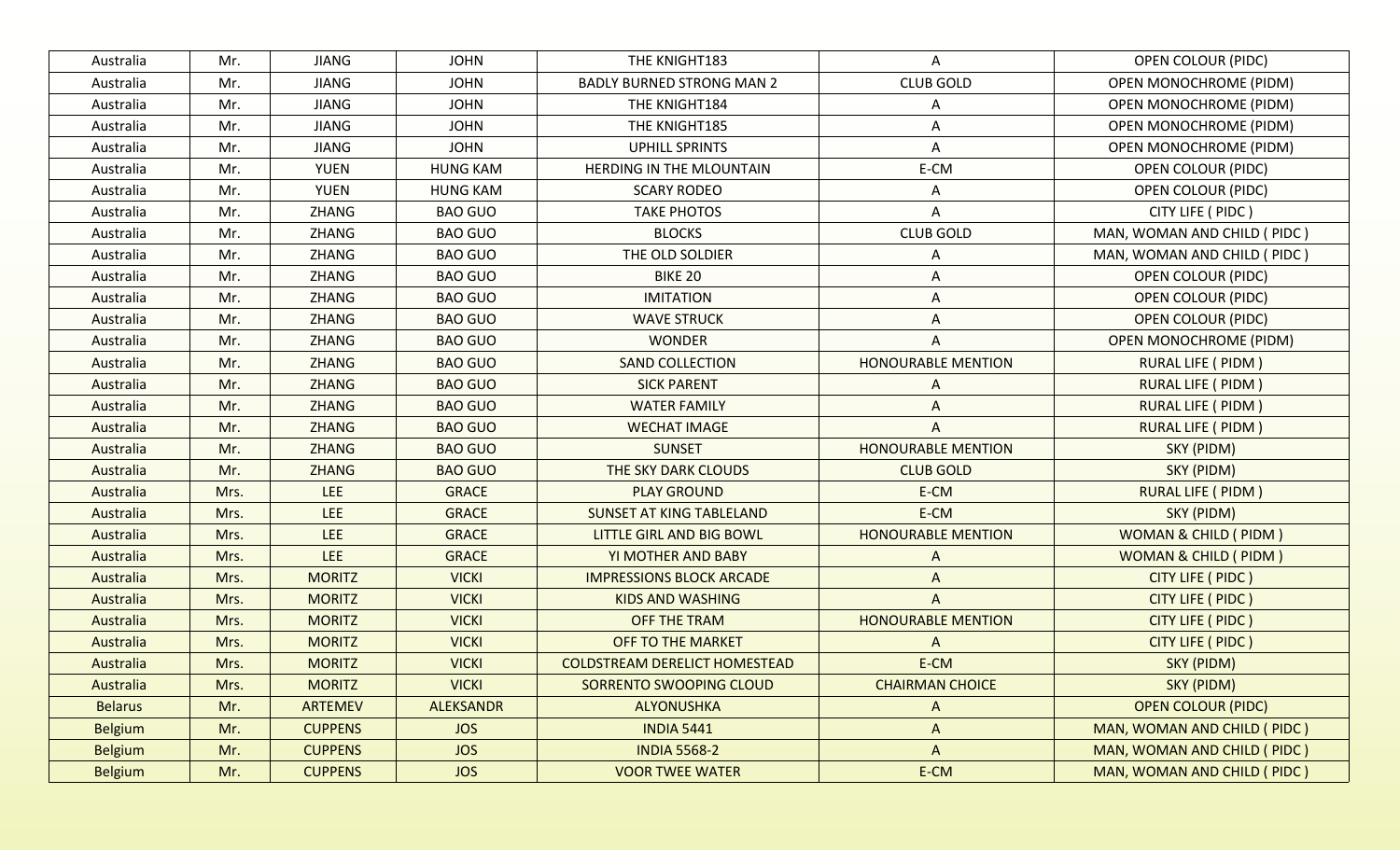| Belgium | Mr.  | <b>NICOLL</b>      | <b>FRANCIS</b> | <b>COUPLE</b>                          | Α                         | MAN, WOMAN AND CHILD (PIDC)     |
|---------|------|--------------------|----------------|----------------------------------------|---------------------------|---------------------------------|
| Belgium | Mr.  | <b>NICOLL</b>      | <b>FRANCIS</b> | <b>CYCLING</b>                         | Α                         | MAN, WOMAN AND CHILD (PIDC)     |
| Belgium | Mr.  | <b>NICOLL</b>      | <b>FRANCIS</b> | <b>NUDE ON STAIRS 2</b>                | Α                         | OPEN COLOUR (PIDC)              |
| Belgium | Mr.  | <b>NICOLL</b>      | <b>FRANCIS</b> | <b>MEGANE 2</b>                        | A                         | <b>OPEN MONOCHROME (PIDM)</b>   |
| Belgium | Mr.  | <b>NICOLL</b>      | <b>FRANCIS</b> | <b>MELY DARK 2</b>                     | Α                         | WOMAN & CHILD ( PIDM )          |
| Canada  | Mrs. | YE                 | <b>DANLEI</b>  | A VISIT TO CUBA2                       | A                         | CITY LIFE ( PIDC )              |
| Canada  | Mrs. | YE                 | <b>DANLEI</b>  | <b>CUBA STREET16</b>                   | Α                         | CITY LIFE ( PIDC )              |
| Canada  | Mrs. | YE                 | <b>DANLEI</b>  | PUTIAN IN CHINA5                       | E-CM                      | CITY LIFE ( PIDC )              |
| Canada  | Mrs. | YE                 | <b>DANLEI</b>  | HIMBA TRIBAL LIFE50                    | A                         | <b>OPEN COLOUR (PIDC)</b>       |
| Canada  | Mrs. | YE                 | <b>DANLEI</b>  | LIVING IN CENTRAL ASIA23               | A                         | <b>RURAL LIFE ( PIDM )</b>      |
| Canada  | Mrs. | YE                 | DANLEI         | TRAVEL TO CENTRAL ASIA15               | <b>HONOURABLE MENTION</b> | RURAL LIFE ( PIDM )             |
| Canada  | Mrs. | YE                 | <b>DANLEI</b>  | LIVING IN CENTRAL ASIA7                | Α                         | WOMAN & CHILD ( PIDM )          |
| Canada  | Mrs. | YE                 | <b>DANLEI</b>  | THE JEWISH COMMUNITY13                 | E-CM                      | WOMAN & CHILD (PIDM)            |
| Canada  | Mrs. | YE                 | <b>DANLEI</b>  | <b>TRIBAL PEOPLE20</b>                 | E-CM                      | WOMAN & CHILD (PIDM)            |
| Chile   | Mr.  | <b>SANGUINETTI</b> | <b>HAJIME</b>  | <b>AWKWARD POSITION</b>                | <b>HONOURABLE MENTION</b> | CITY LIFE ( PIDC )              |
| Chile   | Mr.  | SANGUINETTI        | <b>HAJIME</b>  | <b>HUMAN MASK</b>                      | PSA GOLD                  | <b>OPEN COLOUR (PIDC)</b>       |
| Chile   | Mr.  | SANGUINETTI        | <b>HAJIME</b>  | <b>MOUNTAIN RIDER</b>                  | <b>HONOURABLE MENTION</b> | RURAL LIFE ( PIDM )             |
| Chile   | Mr.  | <b>SANGUINETTI</b> | <b>HAJIME</b>  | <b>TRADITIONAL DANCE IN CHILE</b>      | A                         | <b>RURAL LIFE ( PIDM )</b>      |
| China   | Mr.  | LIU                | <b>JIAN</b>    | RETIREES ARE CHATTING IN THE STREET    | A                         | CITY LIFE ( PIDC )              |
| China   | Mr.  | <b>REN</b>         | <b>ZHICAI</b>  | <b>FISHERMEN HARBOUR 2</b>             | Α                         | <b>OPEN COLOUR (PIDC)</b>       |
| China   | Mr.  | <b>REN</b>         | <b>ZHICAI</b>  | <b>PASSING THROUGH THE STREET 1</b>    | <b>HONOURABLE MENTION</b> | <b>OPEN COLOUR (PIDC)</b>       |
| China   | Mr.  | <b>WONG</b>        | <b>YAN</b>     | <b>ICE HOCKEY</b>                      | <b>HONOURABLE MENTION</b> | MAN, WOMAN AND CHILD (PIDC)     |
| China   | Mr.  | <b>WONG</b>        | <b>YAN</b>     | <b>SWEEPING</b>                        | A                         | MAN, WOMAN AND CHILD (PIDC)     |
| China   | Mr.  | <b>WONG</b>        | <b>YAN</b>     | <b>LADY AND THE FOREST</b>             | $\Lambda$                 | <b>WOMAN &amp; CHILD (PIDM)</b> |
| Croatia | Mr.  | <b>GRUDIC</b>      | <b>GORAN</b>   | <b>LONELY</b>                          | $\Lambda$                 | <b>MINIMALISM (PIDC)</b>        |
| Croatia | Mr.  | <b>GRUDIC</b>      | <b>GORAN</b>   | <b>RED POINT</b>                       | A                         | <b>MINIMALISM (PIDC)</b>        |
| Croatia | Mr.  | <b>GRUDIC</b>      | <b>GORAN</b>   | <b>ALONE IN THE DARK</b>               | A                         | <b>OPEN MONOCHROME (PIDM)</b>   |
| England | Mr.  | <b>CLARE</b>       | <b>JOHN</b>    | <b>BEAR HUNT</b>                       | A                         | <b>OPEN COLOUR (PIDC)</b>       |
| England | Mr.  | <b>CLARE</b>       | <b>JOHN</b>    | <b>HERE COMES TROUBLE</b>              | E-CM                      | <b>OPEN COLOUR (PIDC)</b>       |
| England | Mr.  | <b>CLARK</b>       | <b>PETER</b>   | <b>CHURCH AT RIF IN WINTER</b>         | A                         | <b>OPEN MONOCHROME (PIDM)</b>   |
| England | Mr.  | <b>CLARK</b>       | <b>PETER</b>   | <b>RUSTING CARS AT BODIE</b>           | <b>HONOURABLE MENTION</b> | <b>OPEN MONOCHROME (PIDM)</b>   |
| England | Mr.  | <b>CLARK</b>       | <b>PETER</b>   | <b>AURORA BOREALIS OVER KIRKJUFELL</b> | A                         | SKY (PIDM)                      |
| England | Mr.  | <b>CLARK</b>       | <b>PETER</b>   | <b>AURORA BOREALIS SOUTH ICELAND</b>   | $\Lambda$                 | SKY (PIDM)                      |
| England | Mr.  | <b>CLARK</b>       | <b>PETER</b>   | <b>AURORA OVER JOKULSARLON</b>         | <b>CLUB GOLD</b>          | SKY (PIDM)                      |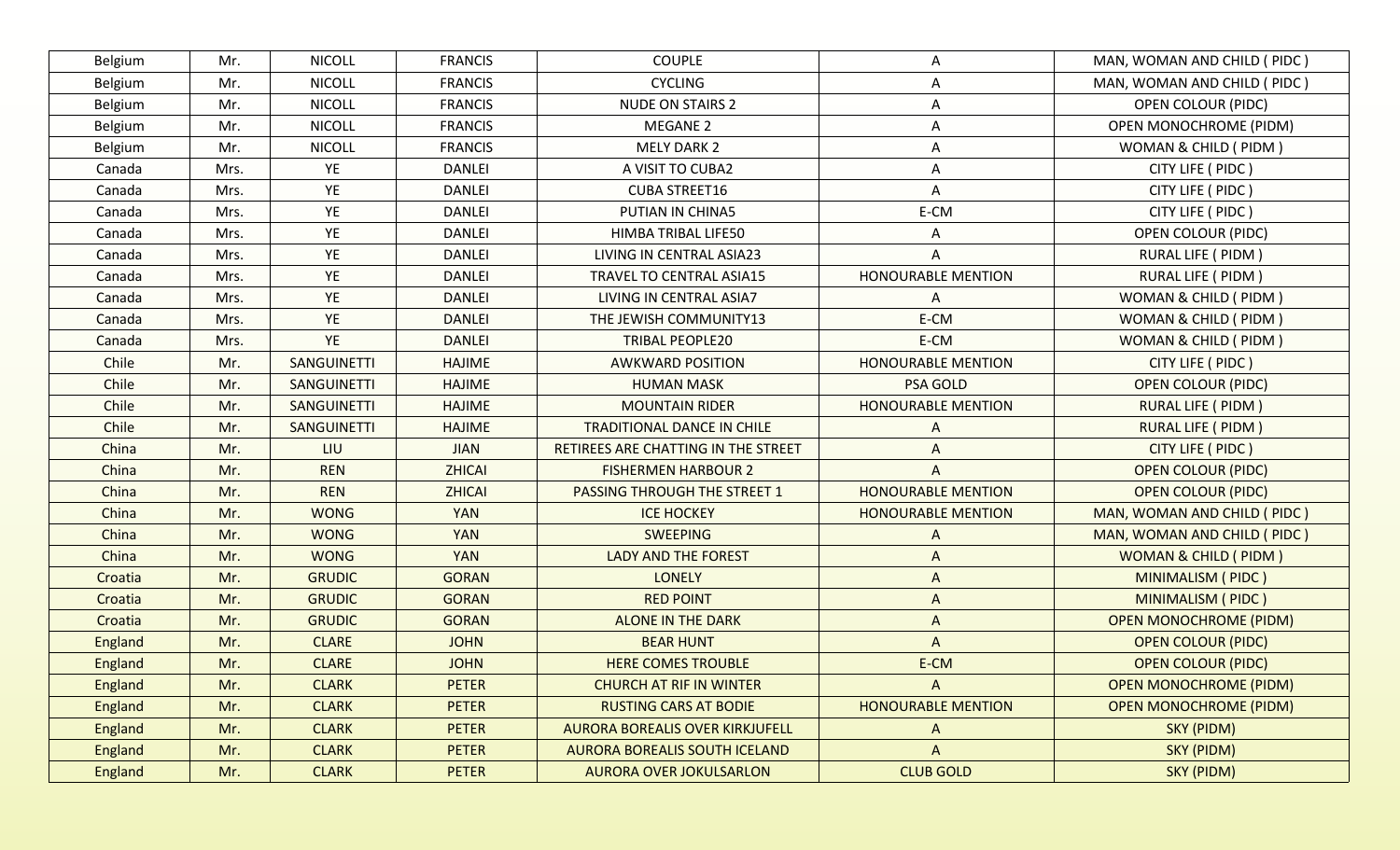| England | Mr. | <b>CLARK</b>      | <b>PETER</b>     | SEARCHLIGHT AURORA SOUTH ICELAND | A                         | SKY (PIDM)                      |
|---------|-----|-------------------|------------------|----------------------------------|---------------------------|---------------------------------|
| England | Mr. | <b>HERSOM</b>     | ANDREW           | <b>HUMBER BRIDGE</b>             | Α                         |                                 |
| England | Mr. | <b>WHITTY</b>     | <b>CHRIS</b>     | POPPY IN WHEAT                   | E-CM                      | MINIMALISM (PIDC)               |
| England | Mr. | <b>WHITTY</b>     | <b>CHRIS</b>     | MEL AND RECORDER 46 MONO         | E-CM                      | <b>OPEN MONOCHROME (PIDM)</b>   |
| England | Mr. | <b>WHITTY</b>     | <b>CHRIS</b>     | MEL AND RECORDER 52 MONO         |                           | <b>OPEN MONOCHROME (PIDM)</b>   |
| Finland | Mr. | <b>HELIMAKI</b>   | <b>JUSSI</b>     | SEA SMOKE IN MIDWINTER           | <b>HONOURABLE MENTION</b> | <b>OPEN COLOUR (PIDC)</b>       |
| France  | Mr. | <b>DECAUDIN</b>   | <b>BERNARD</b>   | <b>FOURAS BLUE TIME</b>          | Α                         | <b>OPEN COLOUR (PIDC)</b>       |
| France  | Mr. | DECAUDIN          | <b>BERNARD</b>   | CLASSROOM                        | <b>CLUB GOLD</b>          | WOMAN & CHILD (PIDM)            |
| France  | Mr. | <b>PARIGOT</b>    | <b>GILLES</b>    | <b>BICYCLETTES</b>               |                           | CITY LIFE ( PIDC )              |
| France  | Mr. | <b>PARIGOT</b>    | <b>GILLES</b>    | <b>LA HAVANE</b>                 | <b>HONOURABLE MENTION</b> | CITY LIFE ( PIDC )              |
| France  | Mr. | <b>PARIGOT</b>    | <b>GILLES</b>    | <b>ETOILE</b>                    | E-CM                      | MINIMALISM (PIDC)               |
| France  | Mr. | <b>PARIGOT</b>    | <b>GILLES</b>    | PERDU                            | Α                         | MINIMALISM (PIDC)               |
| France  | Mr. | <b>PARIGOT</b>    | <b>GILLES</b>    | <b>ATTENTE</b>                   | A                         | <b>OPEN COLOUR (PIDC)</b>       |
| France  | Mr. | <b>PARIGOT</b>    | <b>GILLES</b>    | <b>CABINES</b>                   | E-CM                      | <b>OPEN COLOUR (PIDC)</b>       |
| France  | Mr. | <b>PARIGOT</b>    | <b>GILLES</b>    | <b>MAINS TENDUES</b>             | A                         | <b>OPEN COLOUR (PIDC)</b>       |
| France  | Mr. | <b>PARIGOT</b>    | <b>GILLES</b>    | SOUS LA NEIGE                    | A                         | <b>OPEN COLOUR (PIDC)</b>       |
| France  | Mr. | <b>PARIGOT</b>    | <b>GILLES</b>    | A LA FENETRE                     |                           | <b>OPEN MONOCHROME (PIDM)</b>   |
| France  | Mr. | <b>PARIGOT</b>    | <b>GILLES</b>    | <b>FACADE</b>                    | A                         | <b>OPEN MONOCHROME (PIDM)</b>   |
| Germany | Mr. | <b>BECKER</b>     | <b>REINHARD</b>  | SOPHIA 15                        | <b>HONOURABLE MENTION</b> | MAN, WOMAN AND CHILD (PIDC)     |
| Germany | Mr. | <b>BECKER</b>     | <b>REINHARD</b>  | <b>MOENCH IM NEBEL</b>           | A                         | <b>OPEN COLOUR (PIDC)</b>       |
| Germany | Mr. | <b>BECKER</b>     | <b>REINHARD</b>  | <b>BAUERNHAUS 2</b>              | A                         | <b>RURAL LIFE ( PIDM )</b>      |
| Germany | Mr. | <b>BECKER</b>     | <b>REINHARD</b>  | <b>BAUERNHAUS 3</b>              | $\Lambda$                 | <b>RURAL LIFE ( PIDM )</b>      |
| Germany | Mr. | <b>BECKER</b>     | <b>REINHARD</b>  | OLD VILLAGE 12                   | <b>CLUB GOLD</b>          | <b>RURAL LIFE ( PIDM )</b>      |
| Germany | Mr. | <b>BECKER</b>     | <b>REINHARD</b>  | ANDROMEDAGALAXY                  | $\wedge$                  | SKY (PIDM)                      |
| Germany | Mr. | <b>BECKER</b>     | <b>REINHARD</b>  | <b>MOND 01</b>                   | E-CM                      | SKY (PIDM)                      |
| Germany | Mr. | <b>BECKER</b>     | <b>REINHARD</b>  | SOPHIA 14                        | $\Lambda$                 | <b>WOMAN &amp; CHILD (PIDM)</b> |
| Germany | Mr. | <b>HOCHHAUS</b>   | <b>ALEXANDER</b> | <b>CLOUDED</b>                   | A                         | <b>OPEN COLOUR (PIDC)</b>       |
| Germany | Mr. | <b>HOCHHAUS</b>   | <b>ALEXANDER</b> | <b>EXPECTING</b>                 | A                         | <b>OPEN COLOUR (PIDC)</b>       |
| Germany | Mr. | <b>HOCHHAUS</b>   | <b>ALEXANDER</b> | <b>SHOETIME</b>                  | A                         | <b>OPEN COLOUR (PIDC)</b>       |
| Germany | Mr. | <b>HOCHHAUS</b>   | <b>ALEXANDER</b> | <b>SOLITUDE</b>                  | A                         | <b>OPEN COLOUR (PIDC)</b>       |
| Germany | Mr. | <b>HOCHHAUS</b>   | ALEXANDER        | <b>FARAWAY</b>                   | $\Lambda$                 | <b>OPEN MONOCHROME (PIDM)</b>   |
| Germany | Mr. | <b>HOCHHAUS</b>   | <b>ALEXANDER</b> | <b>TO EMOTE</b>                  | <b>PSA GOLD</b>           | <b>OPEN MONOCHROME (PIDM)</b>   |
| Germany | Mr. | <b>KOCH</b>       | <b>MARK</b>      | <b>LIFESTYLE</b>                 | E-CM                      | CITY LIFE ( PIDC )              |
| Germany | Mr. | <b>RETELSDORF</b> | <b>EKKEHARD</b>  | SILVIE WITH BUBBLES_10           | A                         | MAN, WOMAN AND CHILD (PIDC)     |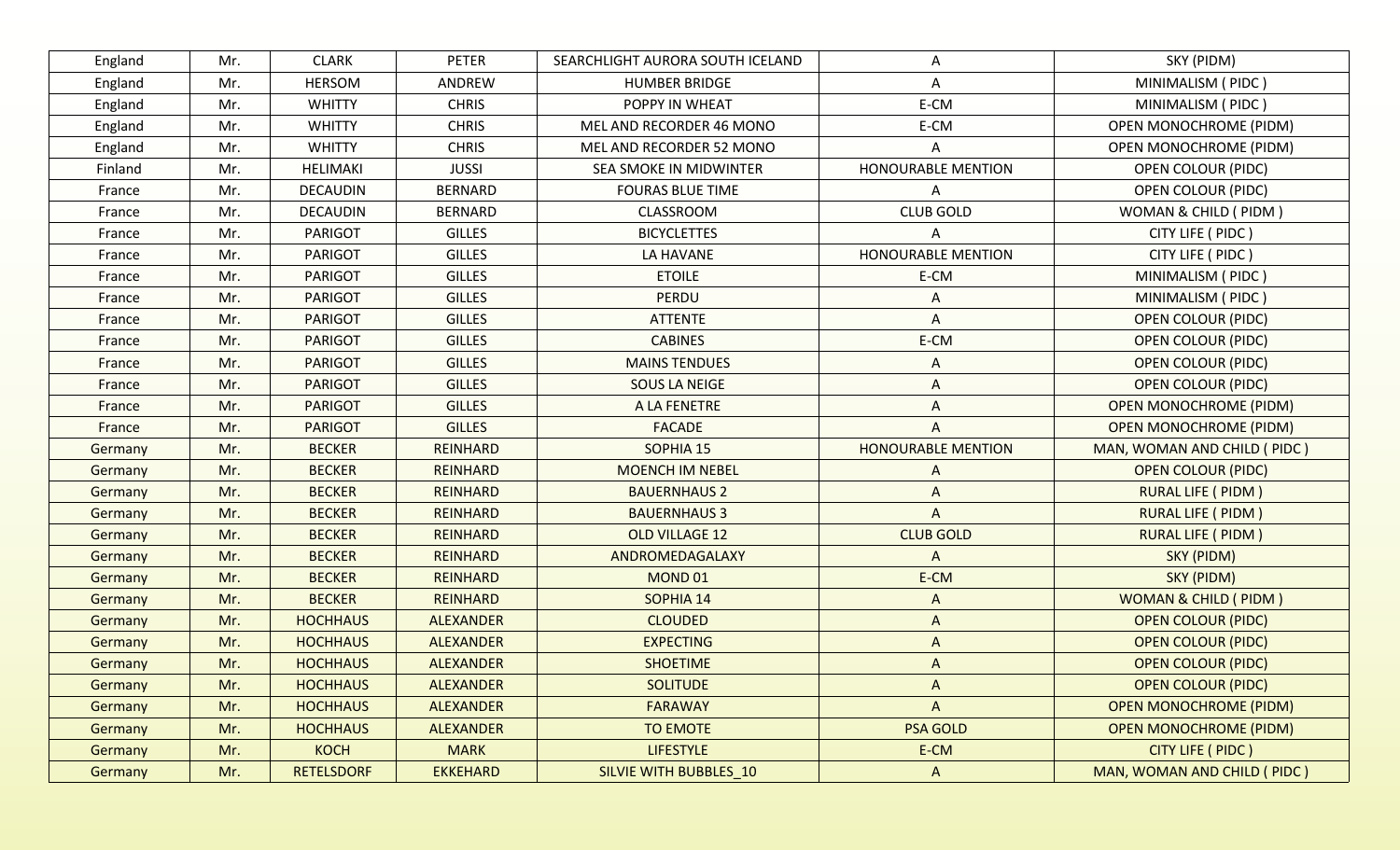| Mr. | <b>SCHWEDEN</b> | WOLFGANG               | STOP SIGN 1                  | <b>HONOURABLE MENTION</b> | MINIMALISM (PIDC)               |
|-----|-----------------|------------------------|------------------------------|---------------------------|---------------------------------|
| Mr. | <b>SCHWEDEN</b> | <b>WOLFGANG</b>        | YELLOW AND GREY 1 C          | <b>HONOURABLE MENTION</b> | MINIMALISM (PIDC)               |
| Mr. | <b>SCHWEDEN</b> | <b>WOLFGANG</b>        | <b>HARNESS RACING 2</b>      | A                         | OPEN MONOCHROME (PIDM)          |
| Mr. | SCHWEDEN        | WOLFGANG               | <b>LAST WEEK 2</b>           | <b>CLUB GOLD</b>          | <b>OPEN MONOCHROME (PIDM)</b>   |
| Mr. | <b>SCHWEDEN</b> | <b>WOLFGANG</b>        | <b>RACING 7</b>              | Α                         | <b>OPEN MONOCHROME (PIDM)</b>   |
| Mr. | SCHWEDEN        | WOLFGANG               | LOT OF WORK 1                | E-CM                      | RURAL LIFE ( PIDM )             |
| Mr. | SCHWEDEN        | WOLFGANG               | LUNA 1                       | <b>HONOURABLE MENTION</b> | SKY (PIDM)                      |
| Mr. | <b>SCHWEDEN</b> | <b>WOLFGANG</b>        | <b>CURLY HAIR 5</b>          | A                         | WOMAN & CHILD ( PIDM )          |
| Ms. | <b>SCHMIDT</b>  | <b>BARBARA</b>         | <b>BISHWA IJTEMA 02</b>      | <b>CLUB GOLD</b>          | CITY LIFE ( PIDC )              |
| Ms. | <b>SCHMIDT</b>  | <b>BARBARA</b>         | CLIMB UP 01                  | E-CM                      | MINIMALISM (PIDC)               |
| Ms. | <b>SCHMIDT</b>  | <b>BARBARA</b>         | <b>GARDEN ART</b>            | A                         | MINIMALISM (PIDC)               |
| Ms. | <b>SCHMIDT</b>  | <b>BARBARA</b>         | <b>BURG BURGHAUSEN 04</b>    | Α                         | <b>OPEN COLOUR (PIDC)</b>       |
| Ms. | <b>SCHMIDT</b>  | <b>BARBARA</b>         | MARSHALLING YARD 01          | A                         | <b>OPEN COLOUR (PIDC)</b>       |
| Ms. | <b>SCHMIDT</b>  | <b>BARBARA</b>         | <b>HENRI-CHAPELLE 01</b>     | A                         | <b>OPEN MONOCHROME (PIDM)</b>   |
| Ms. | <b>SCHMIDT</b>  | <b>BARBARA</b>         | THESE TIMES                  | A                         | <b>OPEN MONOCHROME (PIDM)</b>   |
| Ms. | <b>SCHMIDT</b>  | <b>BARBARA</b>         | <b>HOEFN AURORA 01</b>       | <b>HONOURABLE MENTION</b> | SKY (PIDM)                      |
| Ms. | LAMBROPOULOU    | <b>EVA</b>             | <b>CYCLING IN NYC</b>        | A                         | CITY LIFE ( PIDC )              |
| Ms. | LAMBROPOULOU    | <b>EVA</b>             | WE ARE THE WORLD             | A                         | MAN, WOMAN AND CHILD (PIDC)     |
| Ms. | LAMBROPOULOU    | <b>EVA</b>             | <b>FLOWER POT</b>            | A                         | MINIMALISM ( PIDC )             |
| Ms. | LAMBROPOULOU    | <b>EVA</b>             | <b>TO REMEMBER 50</b>        | <b>CLUB GOLD</b>          | MINIMALISM (PIDC)               |
| Ms. | LAZAR           | <b>ESZTER EMESE</b>    | <b>THE MONK</b>              | A                         | <b>OPEN COLOUR (PIDC)</b>       |
| Ms. | <b>LAZAR</b>    | <b>ESZTER EMESE</b>    | <b>AFFECTION</b>             | $\wedge$                  | <b>OPEN MONOCHROME (PIDM)</b>   |
| Ms. | <b>LAZAR</b>    | <b>ESZTER EMESE</b>    | <b>THE ARTIST</b>            | E-CM                      | <b>OPEN MONOCHROME (PIDM)</b>   |
| Ms. | <b>LAZAR</b>    | <b>ESZTER EMESE</b>    | <b>EARTH MOTHER</b>          | $\Lambda$                 | <b>WOMAN &amp; CHILD (PIDM)</b> |
| Ms. | <b>LAZAR</b>    | <b>ESZTER EMESE</b>    | <b>MARIA</b>                 | <b>HONOURABLE MENTION</b> | <b>WOMAN &amp; CHILD (PIDM)</b> |
| Mr. | LAM             | <b>CHAU KEI CHECKY</b> | <b>DANCING SHADOW 1</b>      | A                         | CITY LIFE ( PIDC )              |
| Mr. | LAM             | <b>CHAU KEI CHECKY</b> | <b>CONTEND FOR HEGEMONY</b>  | A                         | MAN, WOMAN AND CHILD ( PIDC )   |
| Mr. | LAM             | <b>CHAU KEI CHECKY</b> | <b>PONY ESCAPING</b>         | <b>CHAIRMAN CHOICE</b>    | MAN, WOMAN AND CHILD ( PIDC )   |
| Mr. | LAM             | <b>CHAU KEI CHECKY</b> | <b>ICE CRSTAL</b>            | A                         | <b>MINIMALISM (PIDC)</b>        |
| Mr. | LAM             | <b>CHAU KEI CHECKY</b> | <b>WINTER HORSE HOME</b>     | <b>CLUB GOLD</b>          | <b>OPEN COLOUR (PIDC)</b>       |
| Mr. | LAM             | <b>CHAU KEI CHECKY</b> | <b>WOLF IN WET</b>           | $\boldsymbol{\mathsf{A}}$ | <b>OPEN COLOUR (PIDC)</b>       |
| Mr. | LAM             | <b>CHAU KEI CHECKY</b> | <b>AUTUMN HORSES RUSHING</b> | E-CM                      | <b>OPEN MONOCHROME (PIDM)</b>   |
| Mr. | LAM             | <b>CHAU KEI CHECKY</b> | <b>SEA EAGLE BREAKFAST</b>   | A                         | <b>OPEN MONOCHROME (PIDM)</b>   |
| Mr. | LAM             | <b>CHAU KEI CHECKY</b> | <b>SNOW REGRESSION</b>       | $\boldsymbol{\mathsf{A}}$ | <b>OPEN MONOCHROME (PIDM)</b>   |
|     |                 |                        |                              |                           |                                 |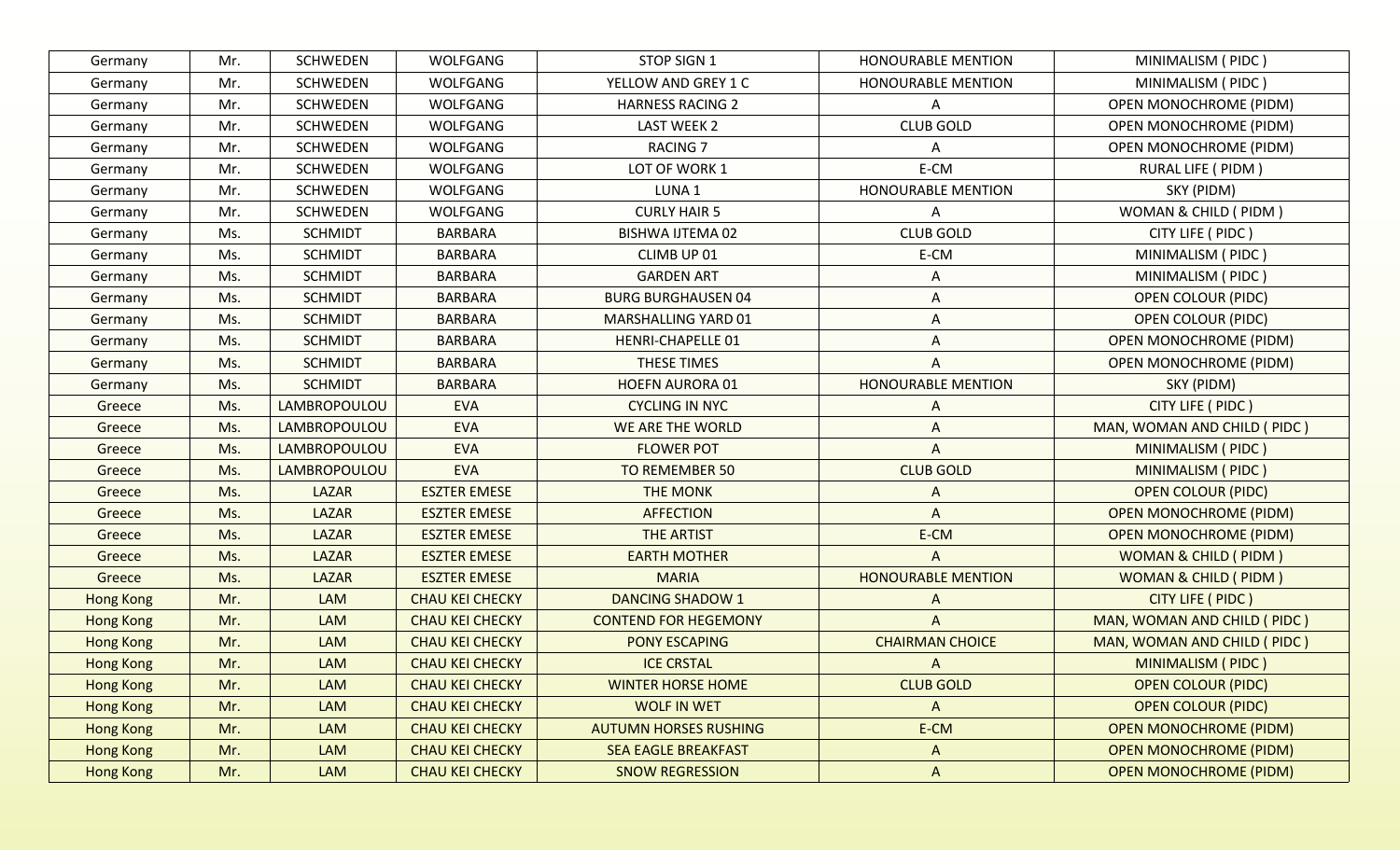| Hong Kong        | Mr. | LAM                  | CHAU KEI CHECKY | <b>SOLEMN CEREMONY 4</b>     | A                         | <b>OPEN MONOCHROME (PIDM)</b> |
|------------------|-----|----------------------|-----------------|------------------------------|---------------------------|-------------------------------|
| Hong Kong        | Mr. | LAM                  | CHAU KEI CHECKY | <b>MAKE A FIRE</b>           | A                         | RURAL LIFE ( PIDM )           |
| Hong Kong        | Mr. | LAM                  | CHAU KEI CHECKY | SHEPHERD                     | A                         | <b>RURAL LIFE ( PIDM )</b>    |
| Hong Kong        | Mr. | LAM                  | CHAU KEI CHECKY | <b>WARMLY HOME</b>           | E-CM                      | RURAL LIFE ( PIDM )           |
| Hong Kong        | Mr. | LAM                  | CHAU KEI CHECKY | <b>AURORA GIRL</b>           | E-CM                      | SKY (PIDM)                    |
| Hong Kong        | Mr. | LAM                  | CHAU KEI CHECKY | MONGOLIAN GALAXY             | A                         | SKY (PIDM)                    |
| Hong Kong        | Mr. | LAM                  | CHAU KEI CHECKY | <b>SPACE RAILWAY</b>         | Α                         | SKY (PIDM)                    |
| Hong Kong        | Mr. | LAM                  | CHAU KEI CHECKY | <b>DIRTY FACE</b>            | E-CM                      | WOMAN & CHILD ( PIDM )        |
| Hong Kong        | Mr. | LAM                  | CHAU KEI CHECKY | HORSE IN ONE 2               | <b>HONOURABLE MENTION</b> | WOMAN & CHILD (PIDM)          |
| Hong Kong        | Mr. | LIN                  | <b>WOLFGANG</b> | <b>GOING DOWN</b>            | Α                         | CITY LIFE ( PIDC )            |
| Hong Kong        | Mr. | LIN                  | WOLFGANG        | <b>RAINING CITY</b>          | <b>CHAIRMAN CHOICE</b>    | CITY LIFE ( PIDC )            |
| Hong Kong        | Mr. | LIN                  | <b>WOLFGANG</b> | WITH AN UMBRELLA             | A                         | CITY LIFE ( PIDC )            |
| Hong Kong        | Mr. | LIN                  | <b>WOLFGANG</b> | <b>SUPPORTER</b>             | E-CM                      | MAN, WOMAN AND CHILD (PIDC)   |
| Hong Kong        | Mr. | LIN                  | <b>WOLFGANG</b> | <b>GLOWING BALLET 2</b>      | Α                         | <b>OPEN COLOUR (PIDC)</b>     |
| Hong Kong        | Mr. | LIN                  | <b>WOLFGANG</b> | <b>VIRTUAL XIAPU 1</b>       | Α                         | <b>OPEN COLOUR (PIDC)</b>     |
| Hong Kong        | Mr. | <b>WONG</b>          | <b>SHIU GUN</b> | <b>CELEBRATION</b>           |                           | CITY LIFE ( PIDC )            |
| Hong Kong        | Mr. | <b>WONG</b>          | <b>SHIU GUN</b> | <b>RAINY DAY</b>             | <b>HONOURABLE MENTION</b> | CITY LIFE ( PIDC )            |
| Hong Kong        | Mr. | <b>WONG</b>          | <b>SHIU GUN</b> | <b>SAUSAGES FOR SALE</b>     | A                         | CITY LIFE ( PIDC )            |
| Hong Kong        | Mr. | <b>WONG</b>          | <b>SHIU GUN</b> | <b>AUTUMN BEAUTY</b>         | A                         | <b>OPEN COLOUR (PIDC)</b>     |
| Hong Kong        | Mr. | <b>WONG</b>          | <b>SHIU GUN</b> | THE MUSICAIAN 3              | A                         | <b>OPEN COLOUR (PIDC)</b>     |
| <b>Hong Kong</b> | Mr. | <b>WONG</b>          | <b>SHIU GUN</b> | <b>ATTRACTIVE POSE</b>       | $\wedge$                  | <b>OPEN MONOCHROME (PIDM)</b> |
| Hong Kong        | Mr. | <b>WONG</b>          | <b>SHIU GUN</b> | GINA <sub>2</sub>            | <b>CLUB GOLD</b>          | <b>OPEN MONOCHROME (PIDM)</b> |
| <b>Hong Kong</b> | Mr. | <b>WONG</b>          | <b>SHIU GUN</b> | <b>KAREN</b>                 | A                         | <b>OPEN MONOCHROME (PIDM)</b> |
| <b>Hong Kong</b> | Mr. | <b>WONG</b>          | <b>SHIU GUN</b> | <b>MADISON 2</b>             | $\Lambda$                 | <b>OPEN MONOCHROME (PIDM)</b> |
| India            | Mr. | BHATTACHARYYA        | <b>SUMAN</b>    | <b>CITY UNDER WATER</b>      | <b>PSA GOLD</b>           | CITY LIFE ( PIDC )            |
| India            | Mr. | BHATTACHARYYA        | <b>SUMAN</b>    | <b>RAINYDAY AT KOLKATA</b>   | <b>CLUB GOLD</b>          | MAN, WOMAN AND CHILD ( PIDC ) |
| India            | Mr. | <b>BHATTACHARYYA</b> | <b>SUMAN</b>    | <b>RED BUTTERFLY</b>         | <b>CLUB GOLD</b>          | MINIMALISM (PIDC)             |
| India            | Mr. | BHATTACHARYYA        | <b>SUMAN</b>    | <b>WATER CARRIER GIRLS 4</b> |                           | <b>OPEN COLOUR (PIDC)</b>     |
| India            | Mr. | <b>BHATTACHARYYA</b> | <b>SUMAN</b>    | <b>OUR HABITAT</b>           | <b>CHAIRMAN CHOICE</b>    | <b>RURAL LIFE ( PIDM )</b>    |
| India            | Mr. | BHATTACHARYYA        | <b>SUMAN</b>    | <b>OUR PET III</b>           | <b>PSA GOLD</b>           | <b>RURAL LIFE ( PIDM )</b>    |
| India            | Mr. | <b>BHATTACHARYYA</b> | <b>SUMAN</b>    | HOME BECKONING IV IN BW      | A                         | SKY (PIDM)                    |
| India            | Mr. | <b>BHATTACHARYYA</b> | <b>SUMAN</b>    | <b>HOWRAH BRIDGE 2 IN BW</b> | $\Lambda$                 | SKY (PIDM)                    |
| India            | Mr. | BHATTACHARYYA        | <b>SUMAN</b>    | MARA LANDSCAPE III IN BW     | <b>PSA GOLD</b>           | SKY (PIDM)                    |
| India            | Mr. | BHATTACHARYYA        | <b>SUMAN</b>    | MASAIMARA ELEPHANTS 5 IN BW  | A                         | SKY (PIDM)                    |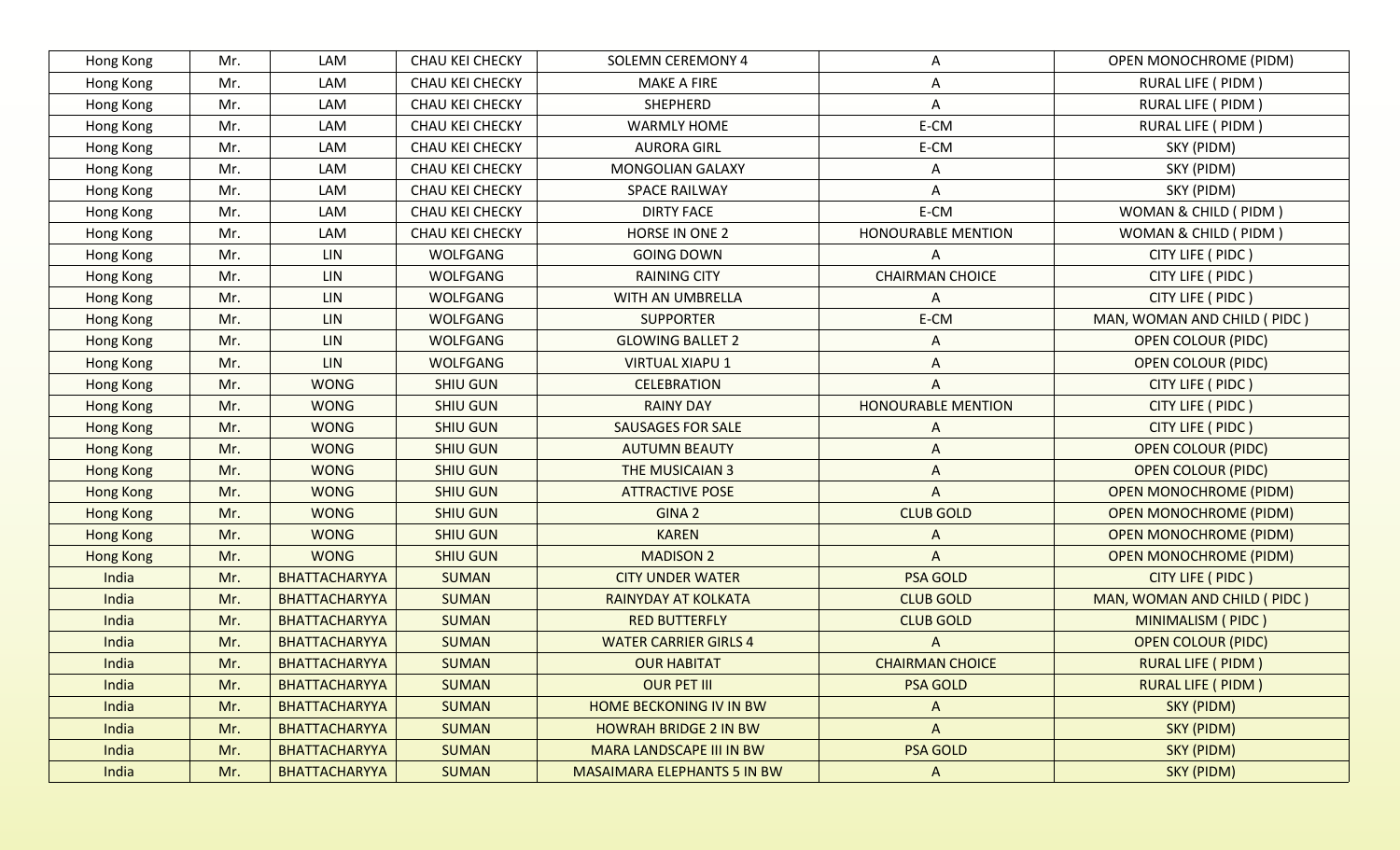| India | Mr. | BHATTACHARYYA    | SUMAN                | MASAI CHILDREN VII IN MONO    | PSA GOLD                  | WOMAN & CHILD ( PIDM )          |
|-------|-----|------------------|----------------------|-------------------------------|---------------------------|---------------------------------|
| India | Mr. | BHATTACHARYYA    | SUMAN                | MASAI WOMAN II IN BW          |                           | WOMAN & CHILD (PIDM)            |
| India | Mr. | BHATTACHARYYA    | SUMAN                | THE SHABARS                   |                           | WOMAN & CHILD (PIDM)            |
| India | Mr. | CR               | SATHYANARAYANA       | <b>BOUNTY COLLECTION</b>      | <b>HONOURABLE MENTION</b> | MAN, WOMAN AND CHILD ( PIDC )   |
| India | Mr. | CR               | SATHYANARAYANA       | <b>WINNOWING PAIR</b>         |                           | MAN, WOMAN AND CHILD (PIDC)     |
| India | Mr. | C R              | SATHYANARAYANA       | HUMMING BIRD SUCKING NECTAR   |                           | <b>OPEN COLOUR (PIDC)</b>       |
| India | Mr. | C R              | SATHYANARAYANA       | KINGFISHER WITH SKINK         | HONOURABLE MENTION        | <b>OPEN COLOUR (PIDC)</b>       |
| India | Mr. | CR               | SATHYANARAYANA       | <b>LEOPARD RESTING</b>        |                           | <b>OPEN MONOCHROME (PIDM)</b>   |
| India | Mr. | CR               | SATHYANARAYANA       | LINEMAN                       | Α                         | <b>OPEN MONOCHROME (PIDM)</b>   |
| India | Mr. | C <sub>R</sub>   | SATHYANARAYANA       | <b>OLD MAN</b>                | Α                         | <b>OPEN MONOCHROME (PIDM)</b>   |
| India | Mr. | CR               | SATHYANARAYANA       | POT MAKER                     | <b>CLUB GOLD</b>          | RURAL LIFE ( PIDM )             |
| India | Mr. | CR               | SATHYANARAYANA       | RETURNING CATTLE HERD         | Α                         | RURAL LIFE ( PIDM )             |
| India | Mr. | CR               | SATHYANARAYANA       | <b>RETURNING HERD</b>         | Α                         | RURAL LIFE ( PIDM )             |
| India | Mr. | CR               | SATHYANARAYANA       | WINNOWING COUPLE              | Α                         | RURAL LIFE ( PIDM )             |
| India | Mr. | C <sub>R</sub>   | SATHYANARAYANA       | <b>CLOUD BURST</b>            | E-CM                      | SKY (PIDM)                      |
| India | Mr. | C <sub>R</sub>   | SATHYANARAYANA       | <b>AFFECTION</b>              | <b>HONOURABLE MENTION</b> | WOMAN & CHILD ( PIDM )          |
| India | Mr. | C <sub>R</sub>   | SATHYANARAYANA       | <b>MESAI MOTHER AND CHILD</b> |                           | WOMAN & CHILD ( PIDM )          |
| India | Mr. | <b>CHAUDHURI</b> | <b>ASIM KUMAR</b>    | <b>DESTINATION 1</b>          | А                         | MINIMALISM (PIDC)               |
| India | Mr. | <b>CHAUDHURI</b> | <b>ASIM KUMAR</b>    | ME TO GO 1A                   | <b>CLUB GOLD</b>          | MINIMALISM (PIDC)               |
| India | Mr. | <b>CHAUDHURI</b> | <b>ASIM KUMAR</b>    | <b>ONLY</b>                   |                           | MINIMALISM (PIDC)               |
| India | Mr. | <b>CHAUDHURI</b> | <b>ASIM KUMAR</b>    | PLAY 24                       |                           | MINIMALISM (PIDC)               |
| India | Mr. | <b>DAS</b>       | <b>SUBRATA KUMAR</b> | <b>TOPVIEW OF STREET 01</b>   | <b>CLUB GOLD</b>          | CITY LIFE ( PIDC )              |
| India | Mr. | <b>DAS</b>       | <b>SUBRATA KUMAR</b> | <b>ARTISTIC FUN</b>           | A                         | MAN, WOMAN AND CHILD (PIDC)     |
| India | Mr. | <b>DAS</b>       | <b>SUBRATA KUMAR</b> | <b>DRIPPING MOON</b>          | E-CM                      | <b>OPEN COLOUR (PIDC)</b>       |
| India | Mr. | <b>DAS</b>       | <b>SUBRATA KUMAR</b> | <b>GODDESS RAGE 09C</b>       | A                         | <b>OPEN COLOUR (PIDC)</b>       |
| India | Mr. | <b>DAS</b>       | <b>SUBRATA KUMAR</b> | <b>LIQUID DROP ART 3814</b>   | A                         | <b>OPEN COLOUR (PIDC)</b>       |
| India | Mr. | <b>DAS</b>       | <b>SUBRATA KUMAR</b> | <b>IVLINA IN BLACK MASK</b>   | Α                         | <b>OPEN MONOCHROME (PIDM)</b>   |
| India | Mr. | <b>DAS</b>       | <b>SUBRATA KUMAR</b> | PORTRAIT M0076                | <b>HONOURABLE MENTION</b> | <b>OPEN MONOCHROME (PIDM)</b>   |
| India | Mr. | <b>DAS</b>       | <b>SUBRATA KUMAR</b> | <b>DUTY BOUND</b>             | Α                         | <b>RURAL LIFE ( PIDM )</b>      |
| India | Mr. | <b>DAS</b>       | <b>SUBRATA KUMAR</b> | LEISURE TIME                  | E-CM                      | <b>RURAL LIFE ( PIDM )</b>      |
| India | Mr. | <b>DAS</b>       | <b>SUBRATA KUMAR</b> | LIFE IN A HALT                | $\mathsf{A}$              | <b>RURAL LIFE ( PIDM )</b>      |
| India | Mr. | <b>DAS</b>       | <b>SUBRATA KUMAR</b> | SKY VIEW 7968                 | $\boldsymbol{\mathsf{A}}$ | SKY (PIDM)                      |
| India | Mr. | <b>DAS</b>       | <b>SUBRATA KUMAR</b> | SKYVIEW 7938                  | E-CM                      | SKY (PIDM)                      |
| India | Mr. | <b>DAS</b>       | <b>SUBRATA KUMAR</b> | <b>FUN TIME</b>               | $\mathsf{A}$              | <b>WOMAN &amp; CHILD (PIDM)</b> |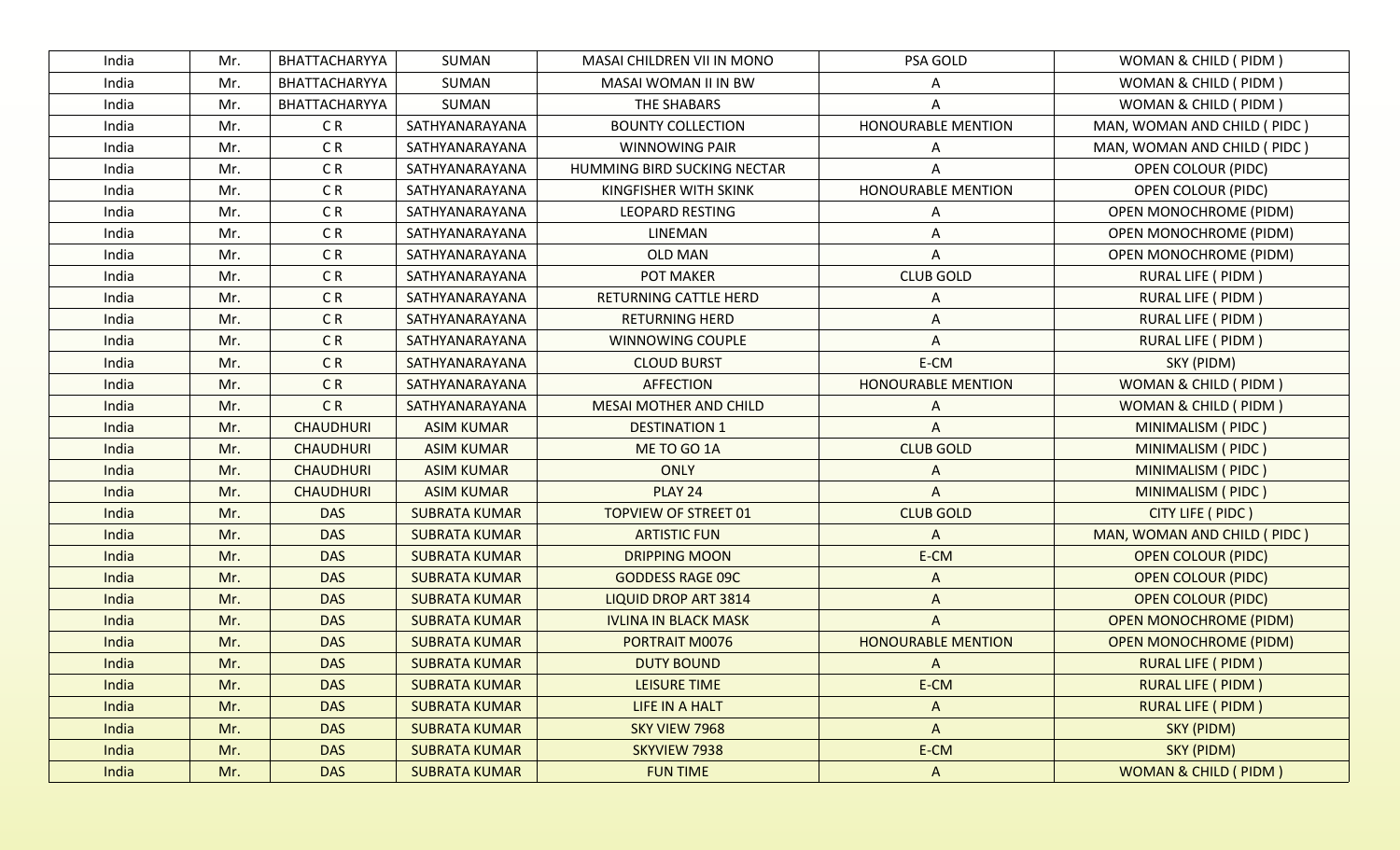| India     | Mr. | <b>DAS</b>      | SUBRATA KUMAR | IN MOTHERS LAP                    | <b>CHAIRMAN CHOICE</b>    | WOMAN & CHILD (PIDM)            |
|-----------|-----|-----------------|---------------|-----------------------------------|---------------------------|---------------------------------|
| India     | Mr. | K.M             | NARAYANASWAMY | <b>ARAKU PORTRAIT-2</b>           | A                         | MAN, WOMAN AND CHILD (PIDC)     |
| India     | Mr. | K.M             | NARAYANASWAMY | <b>RICE CLEANING</b>              | A                         | MAN, WOMAN AND CHILD (PIDC)     |
| India     | Mr. | K.M             | NARAYANASWAMY | <b>JUMPING SPIDER-3</b>           | Α                         | OPEN COLOUR (PIDC)              |
| India     | Mr. | K.M             | NARAYANASWAMY | FEEDING CHEETALS CALF MC-2        | A                         | <b>OPEN MONOCHROME (PIDM)</b>   |
| India     | Mr. | K.M             | NARAYANASWAMY | <b>GRAND OLD LADY COOKING</b>     | Α                         | RURAL LIFE ( PIDM )             |
| India     | Mr. | K.M             | NARAYANASWAMY | <b>MC PORTRAIT</b>                | A                         | WOMAN & CHILD ( PIDM )          |
| India     | Mr. | K.M             | NARAYANASWAMY | <b>SILENT EYE</b>                 | A                         | WOMAN & CHILD ( PIDM )          |
| India     | Mr. | <b>SINHA</b>    | <b>BARUN</b>  | <b>EVENING JOY</b>                | Α                         | CITY LIFE ( PIDC )              |
| India     | Mr. | SINHA           | <b>BARUN</b>  | <b>FAMILY AT WEEKEND</b>          | Α                         | MAN, WOMAN AND CHILD (PIDC)     |
| India     | Mr. | <b>SINHA</b>    | <b>BARUN</b>  | <b>SPELL</b>                      | A                         | MAN, WOMAN AND CHILD (PIDC)     |
| India     | Mr. | <b>SINHA</b>    | <b>BARUN</b>  | <b>TASWEER</b>                    | Α                         | MAN, WOMAN AND CHILD (PIDC)     |
| India     | Mr. | <b>SINHA</b>    | <b>BARUN</b>  | <b>WORK FROM HOME</b>             | <b>HONOURABLE MENTION</b> | MAN, WOMAN AND CHILD (PIDC)     |
| India     | Mr. | <b>SINHA</b>    | <b>BARUN</b>  | BRINDA 8287                       | <b>HONOURABLE MENTION</b> | <b>OPEN MONOCHROME (PIDM)</b>   |
| India     | Mr. | <b>SINHA</b>    | <b>BARUN</b>  | BRINDA 8290                       | Α                         | <b>OPEN MONOCHROME (PIDM)</b>   |
| India     | Mr. | <b>SINHA</b>    | <b>BARUN</b>  | <b>SAPNA 8353</b>                 | A                         | <b>OPEN MONOCHROME (PIDM)</b>   |
| India     | Mr. | <b>SINHA</b>    | <b>BARUN</b>  | <b>SAPNA 8397</b>                 | A                         | <b>OPEN MONOCHROME (PIDM)</b>   |
| Indonesia | Mr. | <b>GUCCI</b>    | <b>ERWIN</b>  | TEMPA BESI 01                     | E-CM                      | MAN, WOMAN AND CHILD (PIDC)     |
| Indonesia | Mr. | <b>GUCCI</b>    | <b>ERWIN</b>  | PAK TUA RAKIT 4221                | E-CM                      | <b>OPEN COLOUR (PIDC)</b>       |
| Indonesia | Mr. | <b>GUCCI</b>    | <b>ERWIN</b>  | <b>ACORDONE 01</b>                | <b>HONOURABLE MENTION</b> | <b>OPEN MONOCHROME (PIDM)</b>   |
| Indonesia | Mr. | <b>GUCCI</b>    | <b>ERWIN</b>  | FLY WITH THE SNOW 7703            | $\mathsf{A}$              | <b>OPEN MONOCHROME (PIDM)</b>   |
| Indonesia | Mr. | <b>GUCCI</b>    | <b>ERWIN</b>  | WHAT DID WE EAT THIS MORNING      | <b>HONOURABLE MENTION</b> | <b>RURAL LIFE ( PIDM )</b>      |
| Indonesia | Mr. | <b>GUCCI</b>    | <b>ERWIN</b>  | <b>TRADITIONAL GAME 7551</b>      | A                         | <b>WOMAN &amp; CHILD (PIDM)</b> |
| Indonesia | Mr. | <b>YUDIARTA</b> | <b>LILI</b>   | AMSTERDAM CENTRAAL 001            | $\overline{A}$            | CITY LIFE ( PIDC )              |
| Indonesia | Mr. | <b>YUDIARTA</b> | <b>LILI</b>   | <b>DONATION</b>                   | E-CM                      | CITY LIFE ( PIDC )              |
| Indonesia | Mr. | YUDIARTA        | LILI.         | <b>NIGHT AT MOSCOW</b>            | A                         | CITY LIFE ( PIDC )              |
| Indonesia | Mr. | <b>YUDIARTA</b> | <b>LILI</b>   | <b>TUKANG CUKUR 01</b>            | $\Lambda$                 | CITY LIFE ( PIDC )              |
| Indonesia | Mr. | YUDIARTA        | LILI          | <b>BEAUTY WOMAN 03</b>            | A                         | MAN, WOMAN AND CHILD (PIDC)     |
| Indonesia | Mr. | <b>YUDIARTA</b> | <b>LILI</b>   | ALONE IN THE COLD DAY             | A                         | MINIMALISM (PIDC)               |
| Indonesia | Mr. | <b>YUDIARTA</b> | LILI.         | <b>SURVIVE IN THE SNOW</b>        | E-CM                      | <b>MINIMALISM (PIDC)</b>        |
| Indonesia | Mr. | <b>YUDIARTA</b> | LILI.         | KAWAH IJEN 2715                   | <b>HONOURABLE MENTION</b> | <b>OPEN COLOUR (PIDC)</b>       |
| Indonesia | Mr. | <b>YUDIARTA</b> | LILI          | <b>GRANDMOTHER AND GRANDCHILD</b> | A                         | <b>RURAL LIFE ( PIDM )</b>      |
| Indonesia | Mr. | YUDIARTA        | <b>LILI</b>   | <b>SPINNING YARN 108</b>          | $\mathsf{A}$              | <b>RURAL LIFE ( PIDM )</b>      |
| Indonesia | Mr. | YUDIARTA        | LILI          | <b>TRADITIONAL VEHICLE</b>        | $\mathsf{A}$              | <b>RURAL LIFE ( PIDM )</b>      |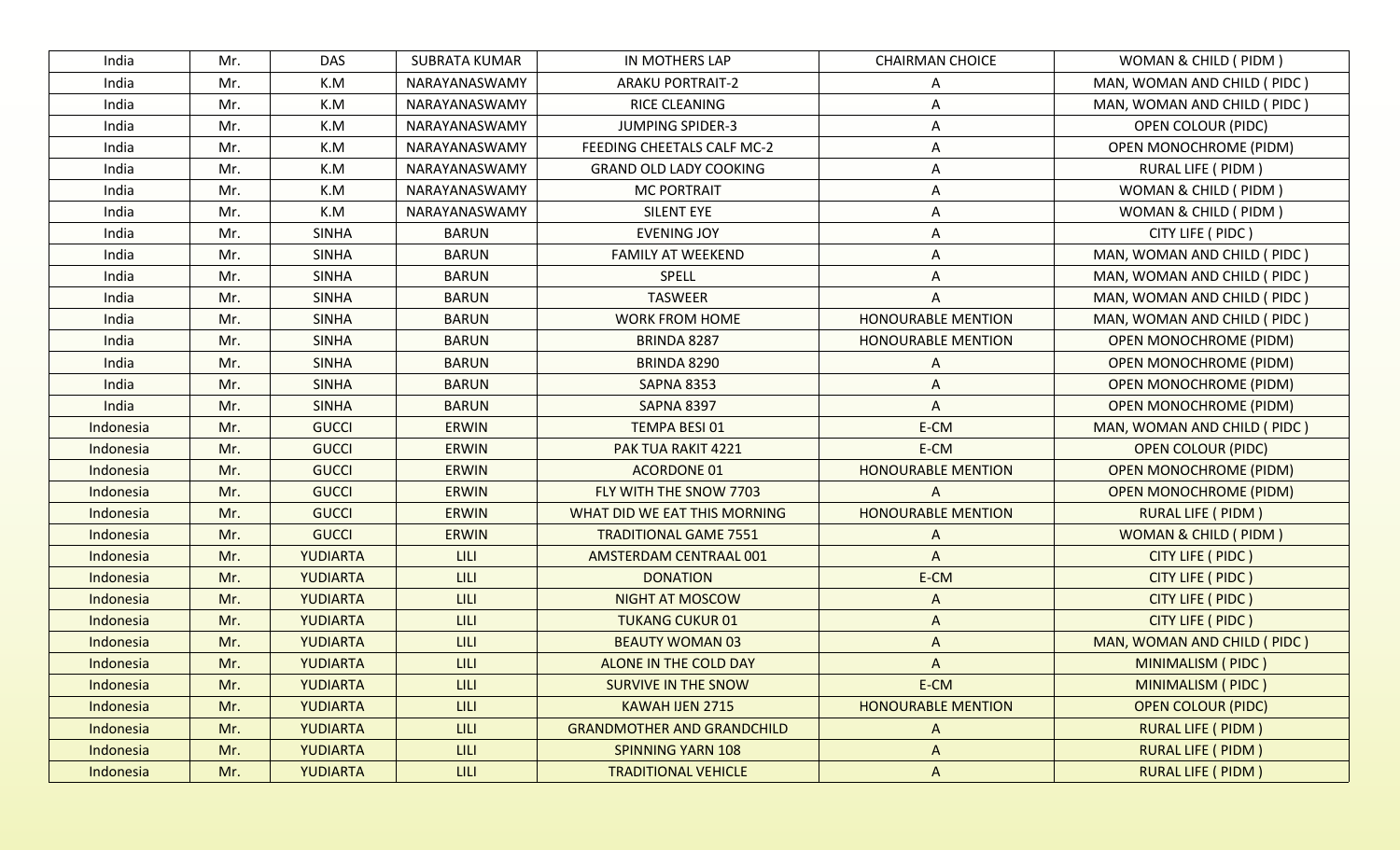| Indonesia    | Mr.  | YUDIARTA          | LILI            | AURORA 048                    | <b>HONOURABLE MENTION</b> | SKY (PIDM)                    |
|--------------|------|-------------------|-----------------|-------------------------------|---------------------------|-------------------------------|
| Indonesia    | Mr.  | YUDIARTA          | LILI            | <b>BELITUNG ISLAND 987</b>    | <b>CLUB GOLD</b>          | SKY (PIDM)                    |
| Indonesia    | Mr.  | YUDIARTA          | LILI            | SUNNY DAY 558                 | Α                         | SKY (PIDM)                    |
| Indonesia    | Mr.  | YUDIARTA          | LILI            | <b>FOCUS 975</b>              | E-CM                      | WOMAN & CHILD ( PIDM )        |
| Indonesia    | Mr.  | YUDIARTA          | LILI            | MENUNGGU                      | <b>CLUB GOLD</b>          | WOMAN & CHILD (PIDM)          |
| Indonesia    | Mrs. | LEGOWO            | <b>LITA</b>     | HAPPILY LIVING DANGEROUSLY    | Α                         | CITY LIFE ( PIDC )            |
| Indonesia    | Mrs. | LEGOWO            | <b>LITA</b>     | <b>MIRRORED REALITY</b>       | E-CM                      | CITY LIFE ( PIDC )            |
| Indonesia    | Mrs. | LEGOWO            | <b>LITA</b>     | <b>BATIK MAKER 605</b>        | PSA GOLD                  | MAN, WOMAN AND CHILD ( PIDC ) |
| Indonesia    | Mrs. | LEGOWO            | <b>LITA</b>     | <b>CANDA ANAK LAUT</b>        | Α                         | MAN, WOMAN AND CHILD (PIDC)   |
| Indonesia    | Mrs. | LEGOWO            | <b>LITA</b>     | <b>JUST A LITTLE BIT MORE</b> | <b>CHAIRMAN CHOICE</b>    | MINIMALISM (PIDC)             |
| Indonesia    | Mrs. | LEGOWO            | <b>LITA</b>     | PLENTIFUL OTHER PERSONALITIES | A                         | <b>OPEN COLOUR (PIDC)</b>     |
| Indonesia    | Mrs. | LEGOWO            | <b>LITA</b>     | <b>SILVER STREAK</b>          | Α                         | <b>OPEN COLOUR (PIDC)</b>     |
| Indonesia    | Mrs. | LEGOWO            | <b>LITA</b>     | <b>ARGUING</b>                | E-CM                      | <b>OPEN MONOCHROME (PIDM)</b> |
| Indonesia    | Mrs. | LEGOWO            | <b>LITA</b>     | MENANTI TAK KUNJUNG DATANG    | A                         | <b>OPEN MONOCHROME (PIDM)</b> |
| Indonesia    | Ms.  | <b>HERLYNA</b>    | <b>EVI</b>      | SUMMER TIME IN TOLOUSE        | A                         | CITY LIFE ( PIDC )            |
| Indonesia    | Ms.  | <b>HERLYNA</b>    | <b>EVI</b>      | <b>BEAUTY OF THE FLOW</b>     | A                         | <b>OPEN COLOUR (PIDC)</b>     |
| Indonesia    | Ms.  | <b>HERLYNA</b>    | <b>EVI</b>      | <b>HAPPINESS IS DANCING</b>   | A                         | <b>OPEN COLOUR (PIDC)</b>     |
| Indonesia    | Ms.  | <b>HERLYNA</b>    | <b>EVI</b>      | <b>MY WISHES</b>              | A                         | <b>OPEN MONOCHROME (PIDM)</b> |
| Indonesia    | Ms.  | <b>HERLYNA</b>    | <b>EVI</b>      | MAMA IS HERE MY SWEETHEART    | A                         | WOMAN & CHILD (PIDM)          |
| Iran         | Mr.  | <b>ZOLGHADRI</b>  | <b>ALI</b>      | <b>DSC0920</b>                | A                         | MINIMALISM (PIDC)             |
| Iran         | Mr.  | <b>ZOLGHADRI</b>  | <b>ALI</b>      | <b>CAT THOUGHTS</b>           | A                         | MINIMALISM (PIDC)             |
| Iran         | Mr.  | <b>ZOLGHADRI</b>  | <b>ALI</b>      | <b>FLYING IN THE DARK</b>     | A                         | MINIMALISM (PIDC)             |
| Iran         | Mr.  | <b>ZOLGHADRI</b>  | <b>ALI</b>      | <b>TRYING</b>                 | A                         | MINIMALISM (PIDC)             |
| <b>Iran</b>  | Mr.  | <b>ZOLGHADRI</b>  | <b>ALI</b>      | <b>BETWEEN THE LINES</b>      | $\Lambda$                 | <b>OPEN MONOCHROME (PIDM)</b> |
| <b>Iran</b>  | Mr.  | <b>ZOLGHADRI</b>  | ALI             | <b>SAVE THE EARTH</b>         | $\Lambda$                 | <b>OPEN MONOCHROME (PIDM)</b> |
| Iran         | Mr.  | <b>ZOLGHADRI</b>  | <b>ALI</b>      | THE LINE OF HOPE              | A                         | <b>OPEN MONOCHROME (PIDM)</b> |
| Italy        | Mr.  | <b>DI PANFILO</b> | <b>VINCENZO</b> | <b>PYRES</b>                  | A                         | CITY LIFE ( PIDC )            |
| Italy        | Mr.  | <b>DI PANFILO</b> | <b>VINCENZO</b> | <b>RELAX TIME</b>             | A                         | CITY LIFE ( PIDC )            |
| Italy        | Mr.  | <b>DI PANFILO</b> | <b>VINCENZO</b> | YOUNG PASSENGER               | <b>CLUB GOLD</b>          | CITY LIFE ( PIDC )            |
| Italy        | Mr.  | <b>DI PANFILO</b> | <b>VINCENZO</b> | <b>WITCH MOUNTAIN</b>         | <b>CLUB GOLD</b>          | <b>OPEN COLOUR (PIDC)</b>     |
| <b>Italy</b> | Mr.  | DI PANFILO        | <b>VINCENZO</b> | <b>BABE IN RED</b>            | A                         | <b>OPEN MONOCHROME (PIDM)</b> |
| Italy        | Mr.  | <b>DI PANFILO</b> | <b>VINCENZO</b> | <b>BIKER ON THE ROAD</b>      | <b>HONOURABLE MENTION</b> | <b>OPEN MONOCHROME (PIDM)</b> |
| Italy        | Mr.  | <b>DI PANFILO</b> | <b>VINCENZO</b> | <b>WARRIORS HILL</b>          | A                         | <b>OPEN MONOCHROME (PIDM)</b> |
| Italy        | Mr.  | <b>DI PANFILO</b> | <b>VINCENZO</b> | <b>WOMEN AND VEGETABLES</b>   | <b>HONOURABLE MENTION</b> | <b>RURAL LIFE ( PIDM )</b>    |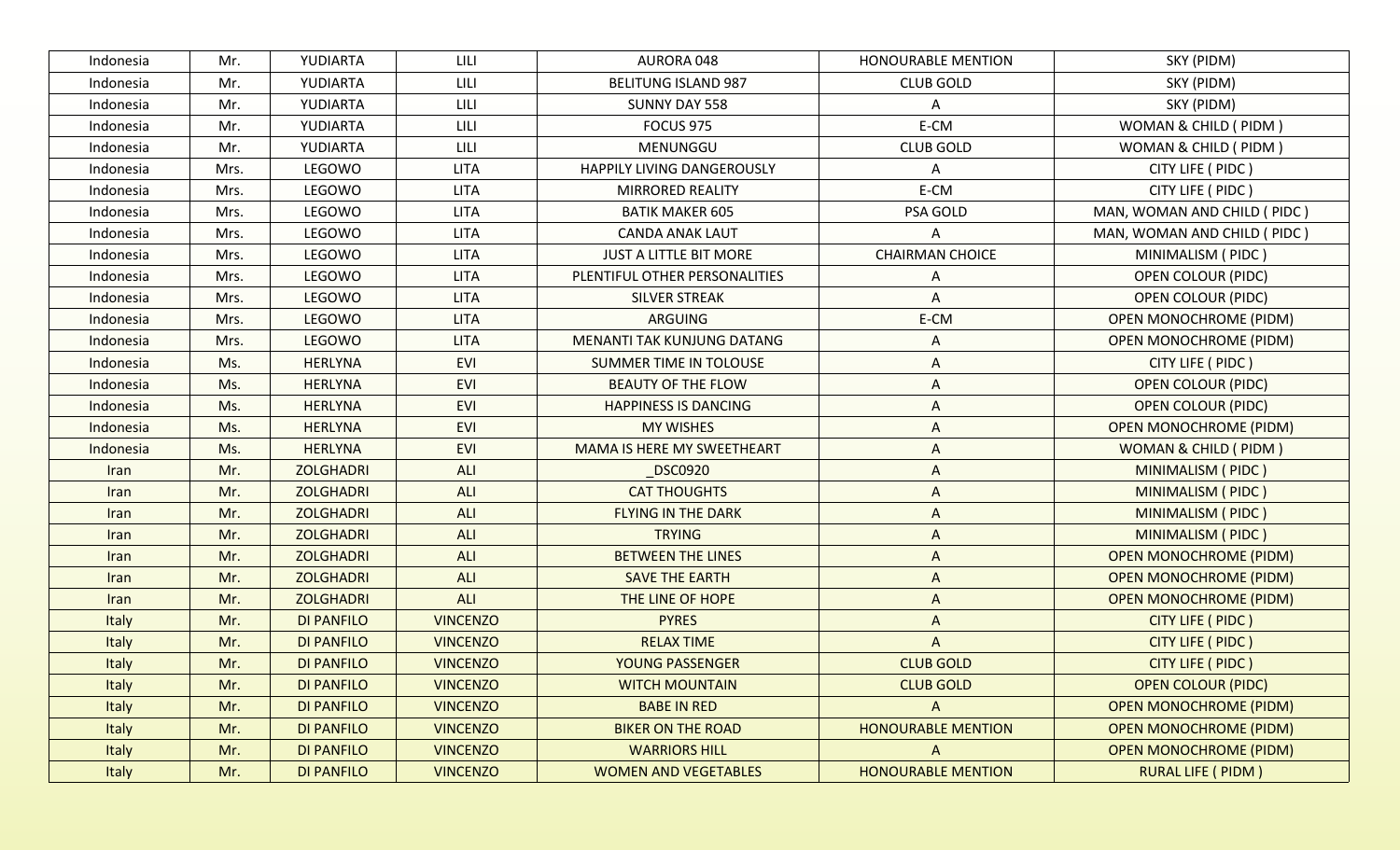| Italy        | Mr.  | DI PANFILO      | <b>VINCENZO</b> | <b>HANOI MOTHER</b>          | A                         | WOMAN & CHILD (PIDM)            |
|--------------|------|-----------------|-----------------|------------------------------|---------------------------|---------------------------------|
| Italy        | Mr.  | DI PANFILO      | <b>VINCENZO</b> | <b>VIETNAMESE MOTHER</b>     | Α                         | WOMAN & CHILD ( PIDM )          |
| Italy        | Mr.  | DI PANFILO      | <b>VINCENZO</b> | <b>WATER BUFFALO</b>         | A                         | WOMAN & CHILD (PIDM)            |
| Italy        | Mr.  | STUPPAZZONI     | PAOLO           | ANZIANI AL TEMPO DEL COVID1  | E-CM                      | CITY LIFE ( PIDC )              |
| Italy        | Mr.  | STUPPAZZONI     | PAOLO           | <b>BUSKERS</b>               | A                         | CITY LIFE ( PIDC )              |
| Italy        | Mr.  | STUPPAZZONI     | PAOLO           | IL BACIO AL TEMPO DEL COVID  | A                         | CITY LIFE ( PIDC )              |
| Italy        | Mr.  | STUPPAZZONI     | PAOLO           | LA MIA MAMMA                 | Α                         | CITY LIFE ( PIDC )              |
| Italy        | Mr.  | STUPPAZZONI     | PAOLO           | PIACEVOLI INCONTRI ASCOLI    | Α                         | MAN, WOMAN AND CHILD ( PIDC )   |
| Italy        | Mr.  | STUPPAZZONI     | PAOLO           | <b>VIBE 1047</b>             | <b>HONOURABLE MENTION</b> | MAN, WOMAN AND CHILD ( PIDC )   |
| Italy        | Mr.  | STUPPAZZONI     | PAOLO           | <b>VIBE IN ROSSO</b>         | Α                         | MAN, WOMAN AND CHILD (PIDC)     |
| Italy        | Mr.  | STUPPAZZONI     | PAOLO           | <b>BODY IN TRASPARENZA</b>   | A                         | <b>OPEN COLOUR (PIDC)</b>       |
| Italy        | Mr.  | STUPPAZZONI     | PAOLO           | ER GRINTA IN BN              | A                         | <b>OPEN MONOCHROME (PIDM)</b>   |
| Italy        | Mrs. | AMICARELLI      | ALBAMARIA       | <b>CONTRAST OF COLOURS</b>   | A                         | MINIMALISM (PIDC)               |
| Italy        | Mrs. | AMICARELLI      | ALBAMARIA       | MINIMAL 01                   | E-CM                      | MINIMALISM (PIDC)               |
| Italy        | Mrs. | AMICARELLI      | ALBAMARIA       | SIXTY-FIVE                   | A                         | MINIMALISM (PIDC)               |
| Italy        | Mrs. | AMICARELLI      | ALBAMARIA       | <b>FLOWERS IN THE RAIN</b>   | A                         | <b>OPEN COLOUR (PIDC)</b>       |
| Italy        | Mrs. | AMICARELLI      | ALBAMARIA       | <b>IT S MUSIC</b>            | $\wedge$                  | <b>OPEN COLOUR (PIDC)</b>       |
| Italy        | Mrs. | AMICARELLI      | ALBAMARIA       | <b>LOOK FOR THE INTRUDER</b> | E-CM                      | <b>OPEN COLOUR (PIDC)</b>       |
| Italy        | Mrs. | <b>PRATELLI</b> | ALESSANDRA      | <b>ITALIAN VINEYARD</b>      | A                         | <b>OPEN COLOUR (PIDC)</b>       |
| Italy        | Mrs. | <b>PRATELLI</b> | ALESSANDRA      | THE AWARENESS                | A                         | <b>OPEN COLOUR (PIDC)</b>       |
| Italy        | Mrs. | <b>PRATELLI</b> | ALESSANDRA      | THE CALM BEFORE THE STORM    | A                         | <b>OPEN COLOUR (PIDC)</b>       |
| Italy        | Mrs. | <b>PRATELLI</b> | ALESSANDRA      | THE GROUP                    | <b>HONOURABLE MENTION</b> | <b>OPEN MONOCHROME (PIDM)</b>   |
| Italy        | Mrs. | <b>PRATELLI</b> | ALESSANDRA      | <b>WALKING ON TIPTOE</b>     | A                         | <b>OPEN MONOCHROME (PIDM)</b>   |
| Italy        | Mrs. | <b>SANCANDI</b> | <b>IVANA</b>    | <b>BECCAR</b>                | A                         | CITY LIFE ( PIDC )              |
| Italy        | Mrs. | <b>SANCANDI</b> | <b>IVANA</b>    | <b>NIGHT SHOPPING</b>        | A                         | CITY LIFE ( PIDC )              |
| Italy        | Mrs. | <b>SANCANDI</b> | <b>IVANA</b>    | <b>STREET TAILOR</b>         | $\Lambda$                 | CITY LIFE ( PIDC )              |
| Italy        | Mrs. | <b>SANCANDI</b> | <b>IVANA</b>    | <b>BEYOND THE GAZE</b>       | Α                         | <b>OPEN MONOCHROME (PIDM)</b>   |
| Italy        | Mrs. | <b>SANCANDI</b> | <b>IVANA</b>    | <b>BHUTANESE GIRL</b>        | <b>CHAIRMAN CHOICE</b>    | <b>OPEN MONOCHROME (PIDM)</b>   |
| Italy        | Mrs. | <b>SANCANDI</b> | <b>IVANA</b>    | <b>VIETNAMESE GIRL</b>       | A                         | <b>OPEN MONOCHROME (PIDM)</b>   |
| Italy        | Mrs. | <b>SANCANDI</b> | <b>IVANA</b>    | <b>RETURN FOR THE FIELDS</b> | A                         | <b>RURAL LIFE ( PIDM )</b>      |
| Italy        | Mrs. | <b>SANCANDI</b> | <b>IVANA</b>    | <b>RIPPING RICE</b>          | <b>HONOURABLE MENTION</b> | <b>RURAL LIFE ( PIDM )</b>      |
| Italy        | Mrs. | SANCANDI        | <b>IVANA</b>    | <b>RURAL TRASPORT</b>        | A                         | <b>RURAL LIFE ( PIDM )</b>      |
| <b>Italy</b> | Mrs. | <b>SANCANDI</b> | <b>IVANA</b>    | <b>SUNSET TIME</b>           | <b>HONOURABLE MENTION</b> | SKY (PIDM)                      |
| Italy        | Mrs. | <b>SANCANDI</b> | <b>IVANA</b>    | <b>FILO ROSSO</b>            | $\mathsf{A}$              | <b>WOMAN &amp; CHILD (PIDM)</b> |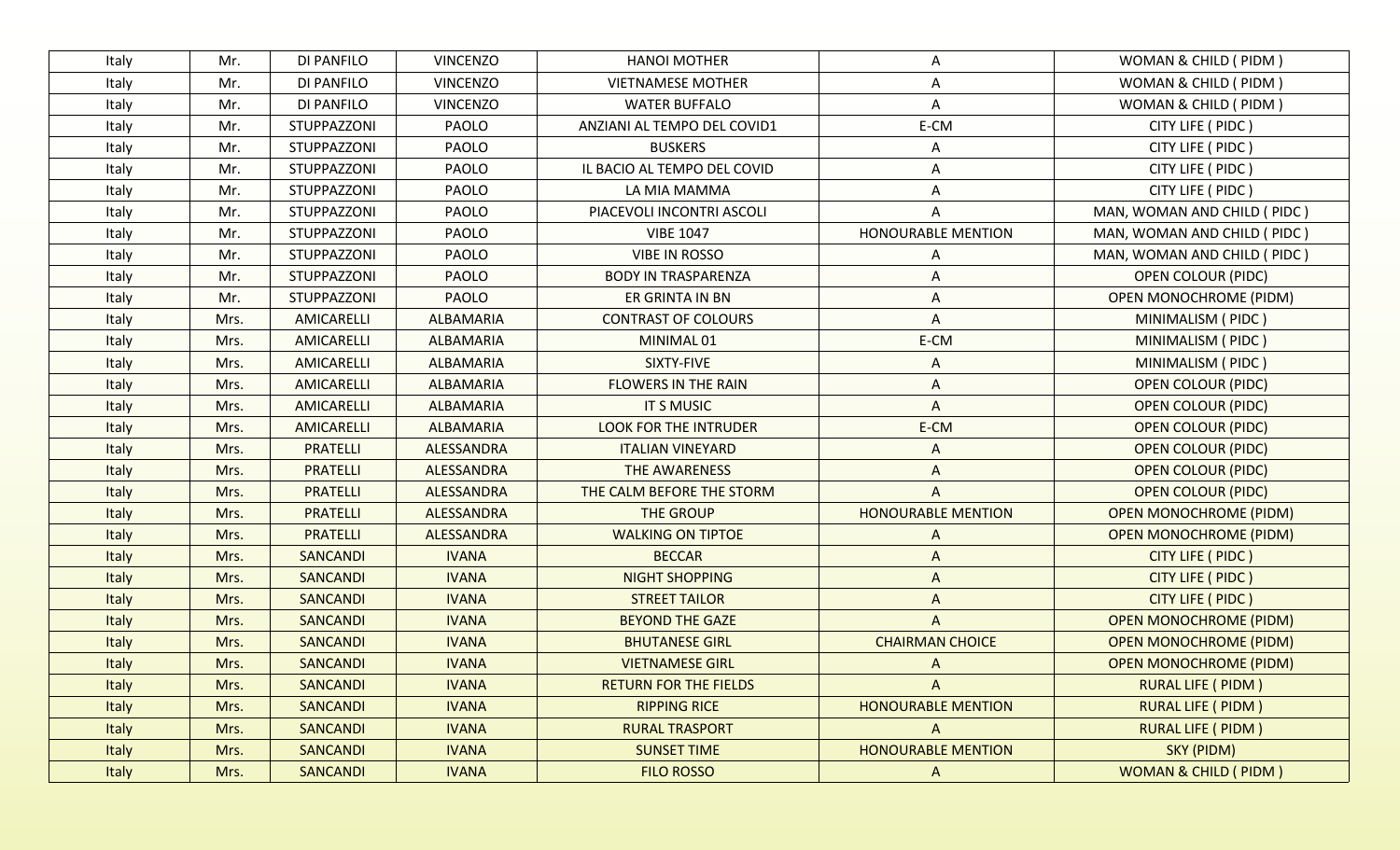| Italy                     | Mrs. | SANCANDI         | <b>IVANA</b>     | <b>LITTLE BAO</b>                | A                         | WOMAN & CHILD ( PIDM )          |
|---------------------------|------|------------------|------------------|----------------------------------|---------------------------|---------------------------------|
| Italy                     | Mrs. | SANCANDI         | <b>IVANA</b>     | MOTHER AND SON                   | A                         | WOMAN & CHILD ( PIDM )          |
| Kuwait                    | Mr.  | ALLOUGHANI       | <b>FAISAL</b>    | RUGBY 14                         | HONOURABLE MENTION        | <b>OPEN COLOUR (PIDC)</b>       |
| Kuwait                    | Mr.  | ALLOUGHANI       | <b>FAISAL</b>    | SWIMMER 35                       | A                         | OPEN COLOUR (PIDC)              |
| Myanmar                   | Mr.  | <b>CHAR</b>      | PHOE             | <b>DRAWING</b>                   | Α                         | <b>OPEN COLOUR (PIDC)</b>       |
| Myanmar                   | Mr.  | <b>CHAR</b>      | PHOE             | <b>FEEDING DUCKS</b>             | A                         | WOMAN & CHILD ( PIDM )          |
| Myanmar                   | Mr.  | CHAR             | PHOE             | <b>HAIR CUTTING</b>              | Α                         | WOMAN & CHILD ( PIDM )          |
| Myanmar                   | Mr.  | <b>CHAR</b>      | PHOE             | <b>MOTHER LOVE</b>               | A                         | WOMAN & CHILD ( PIDM )          |
| Myanmar                   | Mr.  | <b>CHAR</b>      | PHOE             | <b>VAGATLE SELLER</b>            |                           | WOMAN & CHILD ( PIDM )          |
| New Zealand               | Mrs. | <b>STEEGH</b>    | <b>GLENYS</b>    | NEW ZEALAND DAMSELFLY            | HONOURABLE MENTION        | MINIMALISM (PIDC)               |
| New Zealand               | Mrs. | <b>STEEGH</b>    | <b>GLENYS</b>    | DAMSELFLY IN DEWDROPS            | Α                         | <b>OPEN COLOUR (PIDC)</b>       |
| New Zealand               | Mrs. | <b>STEEGH</b>    | <b>GLENYS</b>    | <b>BROKEN THOUGHTS</b>           | A                         | <b>OPEN MONOCHROME (PIDM)</b>   |
| New Zealand               | Mrs. | <b>STEEGH</b>    | <b>GLENYS</b>    | LETS GO                          | A                         | <b>OPEN MONOCHROME (PIDM)</b>   |
| New Zealand               | Mrs. | <b>STEEGH</b>    | <b>GLENYS</b>    | <b>MISTY CROSSING</b>            | A                         | <b>OPEN MONOCHROME (PIDM)</b>   |
| New Zealand               | Mrs. | <b>STEEGH</b>    | <b>GLENYS</b>    | THE MAN CAVE                     | A                         | RURAL LIFE ( PIDM )             |
| Poland                    | Mr.  | <b>KUCZYNSKI</b> | <b>SEBASTIAN</b> | LIVE 1                           | E-CM                      | CITY LIFE ( PIDC )              |
| Poland                    | Mr.  | KUCZYNSKI        | SEBASTIAN        | THE WAY TO WORK                  | A                         | CITY LIFE ( PIDC )              |
| Poland                    | Mr.  | KUCZYNSKI        | SEBASTIAN        | <b>HAPPY 1</b>                   | A                         | MAN, WOMAN AND CHILD ( PIDC )   |
| Poland                    | Mr.  | KUCZYNSKI        | SEBASTIAN        | <b>HAPPY 2</b>                   | A                         | MAN, WOMAN AND CHILD (PIDC)     |
| Poland                    | Mr.  | <b>KUCZYNSKI</b> | SEBASTIAN        | <b>ZOSIA</b>                     | A                         | MAN, WOMAN AND CHILD (PIDC)     |
| Poland                    | Mr.  | <b>KUCZYNSKI</b> | SEBASTIAN        | <b>FLOWERS 1</b>                 | <b>HONOURABLE MENTION</b> | MINIMALISM (PIDC)               |
| Poland                    | Mr.  | <b>KUCZYNSKI</b> | <b>SEBASTIAN</b> | THE LINE-                        | A                         | MINIMALISM (PIDC)               |
| Poland                    | Mr.  | <b>KUCZYNSKI</b> | <b>SEBASTIAN</b> | <b>WALKING IN DOLOMITES 2</b>    | E-CM                      | MINIMALISM (PIDC)               |
| Poland                    | Mr.  | <b>KUCZYNSKI</b> | <b>SEBASTIAN</b> | <b>MIXED FOREST ON WINTER 2</b>  | A                         | <b>OPEN COLOUR (PIDC)</b>       |
| Poland                    | Mr.  | <b>KUCZYNSKI</b> | <b>SEBASTIAN</b> | <b>MOTHER AND DAUGHTER 2</b>     | A                         | <b>WOMAN &amp; CHILD (PIDM)</b> |
| Poland                    | Mr.  | <b>KUCZYNSKI</b> | <b>SEBASTIAN</b> | <b>MOTHER AND DOUGHTER</b>       | <b>HONOURABLE MENTION</b> | <b>WOMAN &amp; CHILD (PIDM)</b> |
| <b>Russian Federation</b> | Mr.  | <b>AGAPOV</b>    | <b>SERGEY</b>    | <b>GIRL FROM KARO TRIBE 2</b>    | A                         | MAN, WOMAN AND CHILD ( PIDC )   |
| <b>Russian Federation</b> | Mr.  | <b>AGAPOV</b>    | <b>SERGEY</b>    | <b>GIRL FROM SAMBURU TRIBE 1</b> | A                         | MAN, WOMAN AND CHILD (PIDC)     |
| <b>Russian Federation</b> | Mr.  | <b>AGAPOV</b>    | <b>SERGEY</b>    | <b>SURVIVAL</b>                  | E-CM                      | MAN, WOMAN AND CHILD (PIDC)     |
| <b>Russian Federation</b> | Mr.  | <b>AGAPOV</b>    | <b>SERGEY</b>    | <b>XENIA 2</b>                   | A                         | MAN, WOMAN AND CHILD (PIDC)     |
| <b>Russian Federation</b> | Mr.  | <b>AGAPOV</b>    | <b>SERGEY</b>    | <b>FISHING VILLAGE</b>           | $\Lambda$                 | <b>OPEN COLOUR (PIDC)</b>       |
| <b>Russian Federation</b> | Mr.  | <b>AGAPOV</b>    | <b>SERGEY</b>    | <b>GREENLAND FJORDS</b>          | <b>CHAIRMAN CHOICE</b>    | <b>OPEN COLOUR (PIDC)</b>       |
| <b>Russian Federation</b> | Mr.  | <b>AGAPOV</b>    | <b>SERGEY</b>    | <b>SUNSET GREENLAND</b>          | A                         | <b>OPEN COLOUR (PIDC)</b>       |
| <b>Russian Federation</b> | Mr.  | <b>AGAPOV</b>    | <b>SERGEY</b>    | <b>XENIA 3</b>                   | A                         | <b>OPEN COLOUR (PIDC)</b>       |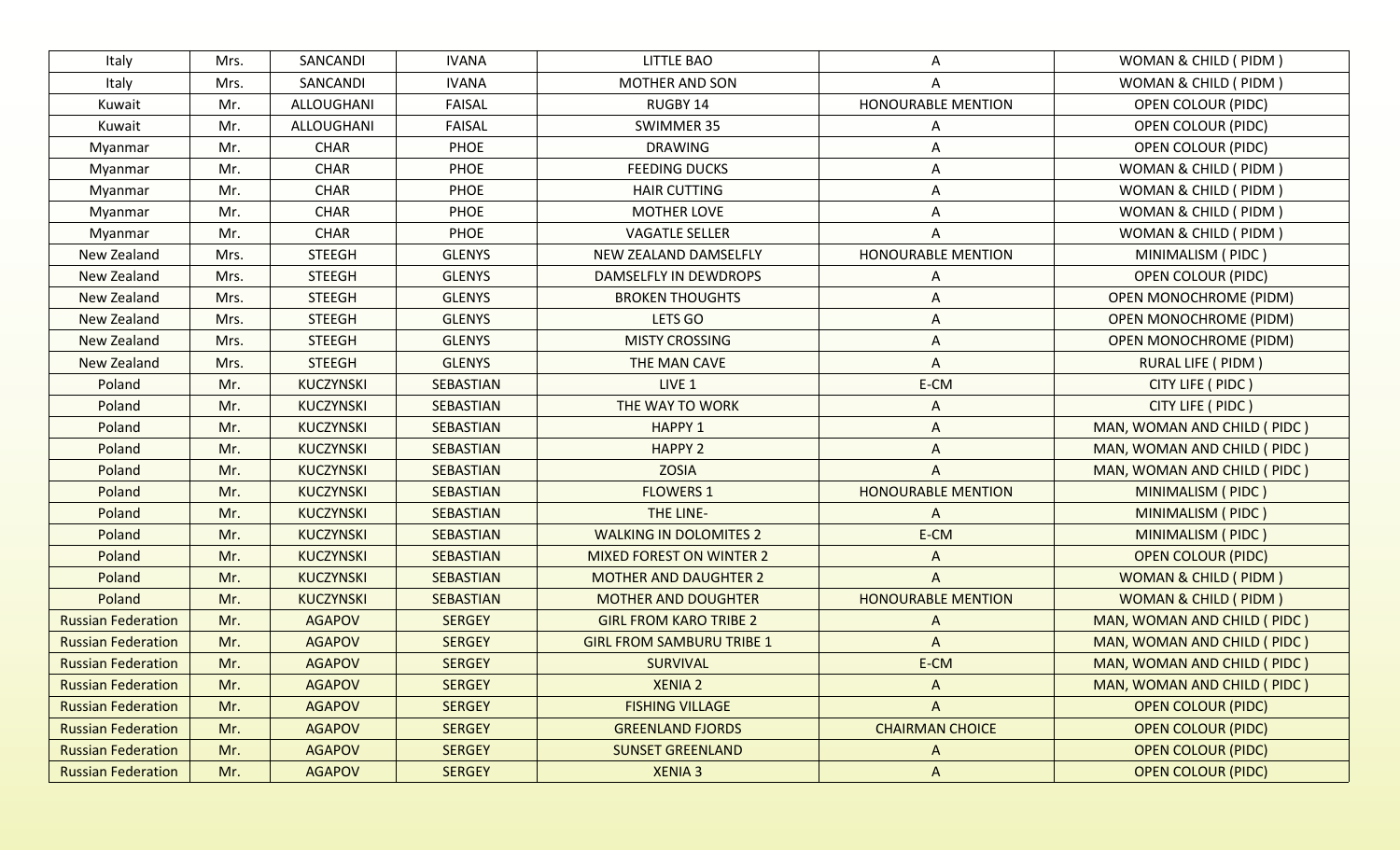| Singapore     | Mr. | SIM           | KIM-PHENG     | <b>BALLERINA COLETTE 03</b>      | E-CM                      | <b>OPEN MONOCHROME (PIDM)</b>   |
|---------------|-----|---------------|---------------|----------------------------------|---------------------------|---------------------------------|
| Singapore     | Mr. | SIM           | KIM-PHENG     | MY BALLET FRAME 01               | A                         | <b>OPEN MONOCHROME (PIDM)</b>   |
| South Korea   | Mr. | KIM           | MIN CHEOL     | <b>TIRING</b>                    | A                         | MINIMALISM (PIDC)               |
| South Korea   | Mr. | KIM           | MIN CHEOL     | A COW FIGHT                      | A                         | OPEN COLOUR (PIDC)              |
| South Korea   | Mr. | KIM           | MIN CHEOL     | <b>ISLAND VILLAGE NIGHT VIEW</b> | Α                         | <b>OPEN COLOUR (PIDC)</b>       |
| Taiwan        | Mr. | <b>CHEN</b>   | <b>POTSE</b>  | <b>SUBWAY STATION 1692</b>       | <b>HONOURABLE MENTION</b> | CITY LIFE ( PIDC )              |
| Taiwan        | Mr. | <b>CHEN</b>   | <b>POTSE</b>  | <b>COAL WORKER 8750</b>          | E-CM                      | MAN, WOMAN AND CHILD ( PIDC )   |
| Taiwan        | Mr. | <b>CHEN</b>   | <b>POTSE</b>  | MUSCLE MAN 7445P                 | A                         | MAN, WOMAN AND CHILD (PIDC)     |
| Taiwan        | Mr. | <b>CHEN</b>   | <b>POTSE</b>  | AIRCRAFT TAIL CLOUD              | A                         | MINIMALISM (PIDC)               |
| Taiwan        | Mr. | <b>CHEN</b>   | <b>POTSE</b>  | AIRCRAFT WITH TAIL CLOUD         | PSA GOLD                  | MINIMALISM (PIDC)               |
| Taiwan        | Mr. | <b>CHEN</b>   | <b>POTSE</b>  | <b>FISH S SHAPE A</b>            | A                         | <b>OPEN COLOUR (PIDC)</b>       |
| Taiwan        | Mr. | <b>CHEN</b>   | <b>POTSE</b>  | BALLET JUMP 8281BW               | E-CM                      | <b>OPEN MONOCHROME (PIDM)</b>   |
| Taiwan        | Mr. | <b>CHEN</b>   | <b>POTSE</b>  | <b>ELEPHANT NOSE STONE 5975</b>  | A                         | <b>OPEN MONOCHROME (PIDM)</b>   |
| Taiwan        | Mr. | <b>CHEN</b>   | <b>POTSE</b>  | DUCK FARM 7316BW                 | A                         | RURAL LIFE ( PIDM )             |
| Taiwan        | Mr. | <b>CHEN</b>   | <b>POTSE</b>  | SALT FIELD WORKERS 4036BW        | E-CM                      | <b>RURAL LIFE ( PIDM )</b>      |
| Taiwan        | Mr. | <b>CHEN</b>   | <b>POTSE</b>  | DOUBLE BALLET 0151BW             | <b>HONOURABLE MENTION</b> | WOMAN & CHILD (PIDM)            |
| Taiwan        | Mr. | <b>CHEN</b>   | <b>POTSE</b>  | FOCUS PLAYING 2214BW             | A                         | WOMAN & CHILD (PIDM)            |
| Turkey        | Mr. | <b>OZDIL</b>  | <b>SELCUK</b> | COBAN 2                          | A                         | <b>OPEN COLOUR (PIDC)</b>       |
| Turkey        | Mr. | <b>OZDIL</b>  | <b>SELCUK</b> | KING_ANTICHUS                    | A                         | <b>OPEN COLOUR (PIDC)</b>       |
| Turkey        | Mr. | <b>OZDIL</b>  | <b>SELCUK</b> | NEMRUT_SKY                       | A                         | <b>OPEN COLOUR (PIDC)</b>       |
| Turkey        | Mr. | <b>OZDIL</b>  | <b>SELCUK</b> | CHESS_DIGNITY                    | A                         | <b>OPEN MONOCHROME (PIDM)</b>   |
| Turkey        | Mr. | <b>OZDIL</b>  | <b>SELCUK</b> | <b>MOTOCROSS</b>                 | A                         | <b>OPEN MONOCHROME (PIDM)</b>   |
| Turkey        | Mr. | <b>OZDIL</b>  | <b>SELCUK</b> | <b>SEYH</b>                      | A                         | <b>OPEN MONOCHROME (PIDM)</b>   |
| <b>Turkey</b> | Mr. | <b>SIMSEK</b> | <b>OZCAN</b>  | <b>ISKELE</b>                    | A                         | MINIMALISM (PIDC)               |
| Turkey        | Mr. | <b>SIMSEK</b> | <b>OZCAN</b>  | <b>SERA</b>                      | $\Lambda$                 | MINIMALISM (PIDC)               |
| Turkey        | Mr. | <b>SIMSEK</b> | <b>OZCAN</b>  | <b>COLORS</b>                    | A                         | <b>OPEN COLOUR (PIDC)</b>       |
| Turkey        | Mr. | <b>SIMSEK</b> | <b>OZCAN</b>  | <b>DUVAR</b>                     | A                         | <b>OPEN MONOCHROME (PIDM)</b>   |
| Turkey        | Mr. | <b>SIMSEK</b> | <b>OZCAN</b>  | <b>EKMEKCI</b>                   | A                         | <b>RURAL LIFE ( PIDM )</b>      |
| <b>Turkey</b> | Mr. | <b>SIMSEK</b> | <b>OZCAN</b>  | <b>FIRINCI</b>                   | A                         | <b>RURAL LIFE ( PIDM )</b>      |
| <b>Turkey</b> | Mr. | <b>SIMSEK</b> | <b>OZCAN</b>  | YILDIZ <sub>1</sub>              | A                         | SKY (PIDM)                      |
| Turkey        | Mr. | <b>SIMSEK</b> | <b>OZCAN</b>  | YILDIZ <sub>2</sub>              | $\boldsymbol{\mathsf{A}}$ | SKY (PIDM)                      |
| <b>Turkey</b> | Mr. | <b>SIMSEK</b> | <b>OZCAN</b>  | YILDIZ <sub>4</sub>              | $\boldsymbol{\mathsf{A}}$ | SKY (PIDM)                      |
| <b>Turkey</b> | Mr. | <b>SIMSEK</b> | <b>OZCAN</b>  | <b>KADIN VE KOPEK</b>            | A                         | <b>WOMAN &amp; CHILD (PIDM)</b> |
| Turkey        | Mr. | <b>SIMSEK</b> | <b>OZCAN</b>  | <b>KARDES</b>                    | A                         | <b>WOMAN &amp; CHILD (PIDM)</b> |